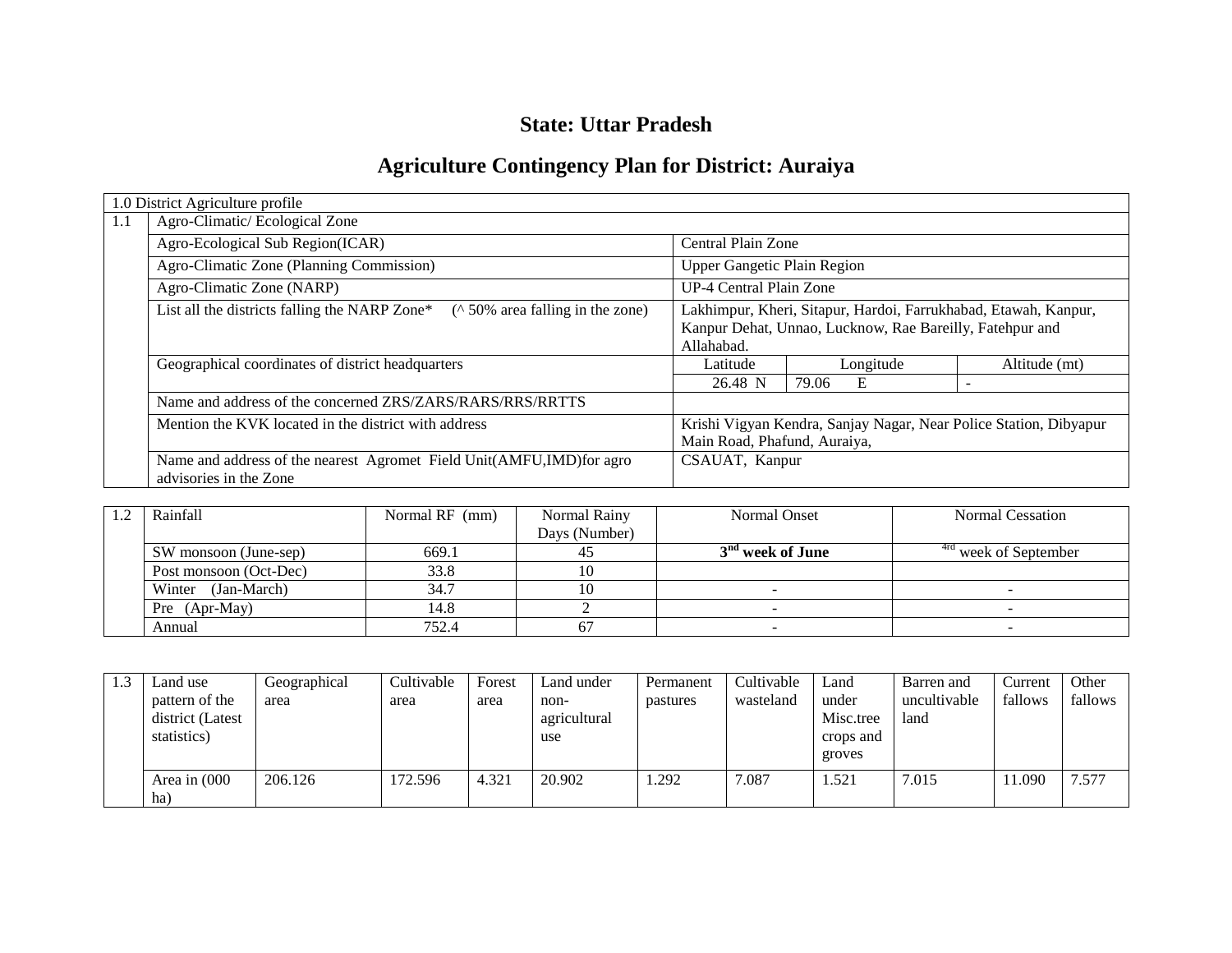| $\overline{1.4}$ | <b>Major Soils</b>                                                     |                                                                                                  | Area('000 ha)          | Percent $(\%)$ of total            |
|------------------|------------------------------------------------------------------------|--------------------------------------------------------------------------------------------------|------------------------|------------------------------------|
|                  | Deep, loamy soils and slightly eroded                                  |                                                                                                  | 48.35                  | 28                                 |
|                  | Deep, silty soils, slightly saline and strongly sodic                  |                                                                                                  | 41.00                  | $\overline{24}$                    |
|                  | Deep, loamy soils and slightly eroded associated with loamy soils with |                                                                                                  | 38.00                  | 22                                 |
|                  | moderate salinity and sodicity                                         |                                                                                                  |                        |                                    |
|                  |                                                                        |                                                                                                  |                        |                                    |
| 1.5              | Agricultural land use                                                  | Area('000 ha)                                                                                    | Cropping intensity (%) |                                    |
|                  | Net sown area                                                          | 145.321                                                                                          | 134.89 %               |                                    |
|                  | Area sown more than once                                               | 87.499                                                                                           |                        |                                    |
|                  | Gross cropped area                                                     | 232.820                                                                                          |                        |                                    |
|                  |                                                                        |                                                                                                  |                        |                                    |
| 1.6              | Irrigation                                                             | Area('000 ha)                                                                                    |                        |                                    |
|                  | Net irrigation area                                                    | 127.804                                                                                          |                        |                                    |
|                  | Gross irrigated area                                                   | 190.640                                                                                          |                        |                                    |
|                  | Rain fed area                                                          | 17.517                                                                                           |                        |                                    |
|                  | Sources of irrigation(Gross Irr. Area)                                 | Number                                                                                           | Area('000 ha)          | Percentage of total irrigated area |
|                  | Canals                                                                 |                                                                                                  | 94.095                 | 49.4                               |
|                  | <b>Tanks</b>                                                           | $\overline{a}$                                                                                   | 0.085                  |                                    |
|                  | Open wells                                                             |                                                                                                  | 0.185                  | 0.1                                |
|                  | Bore wells(Tube wells)                                                 | $\blacksquare$                                                                                   | 96.275                 | 50.5                               |
|                  | Lift irrigation schemes                                                | $\overline{a}$                                                                                   | NA                     |                                    |
|                  | Micro-irrigation                                                       | $\sim$                                                                                           | NA                     |                                    |
|                  | Other sources                                                          | $\sim$                                                                                           | $\overline{0}$         |                                    |
|                  | <b>Total Irrigated Area</b>                                            |                                                                                                  | 190.640                |                                    |
|                  | No. of Pump sets $(2011-12)$                                           | 39584                                                                                            |                        |                                    |
|                  | No. of Tractors                                                        | 3690                                                                                             |                        |                                    |
|                  | Groundwater availability and use*                                      | No of blocks-                                                                                    | $(\% )$ area           | Quality of water                   |
|                  | (Data source: State/ Central Ground                                    | Tehsils-                                                                                         |                        |                                    |
|                  | water Department/Board)                                                |                                                                                                  |                        |                                    |
|                  | Over exploited                                                         |                                                                                                  |                        |                                    |
|                  | Critical                                                               |                                                                                                  |                        |                                    |
|                  | Semi-critical                                                          |                                                                                                  |                        |                                    |
|                  | Safe                                                                   |                                                                                                  |                        |                                    |
|                  | Waste water availability and use                                       |                                                                                                  |                        |                                    |
|                  | Ground water quality                                                   |                                                                                                  |                        |                                    |
|                  |                                                                        | *over-exploited groundwater utilization> 100%; critical: 90-100%; semicritical:70-90%; safe:<70% |                        |                                    |

NA- Not applicable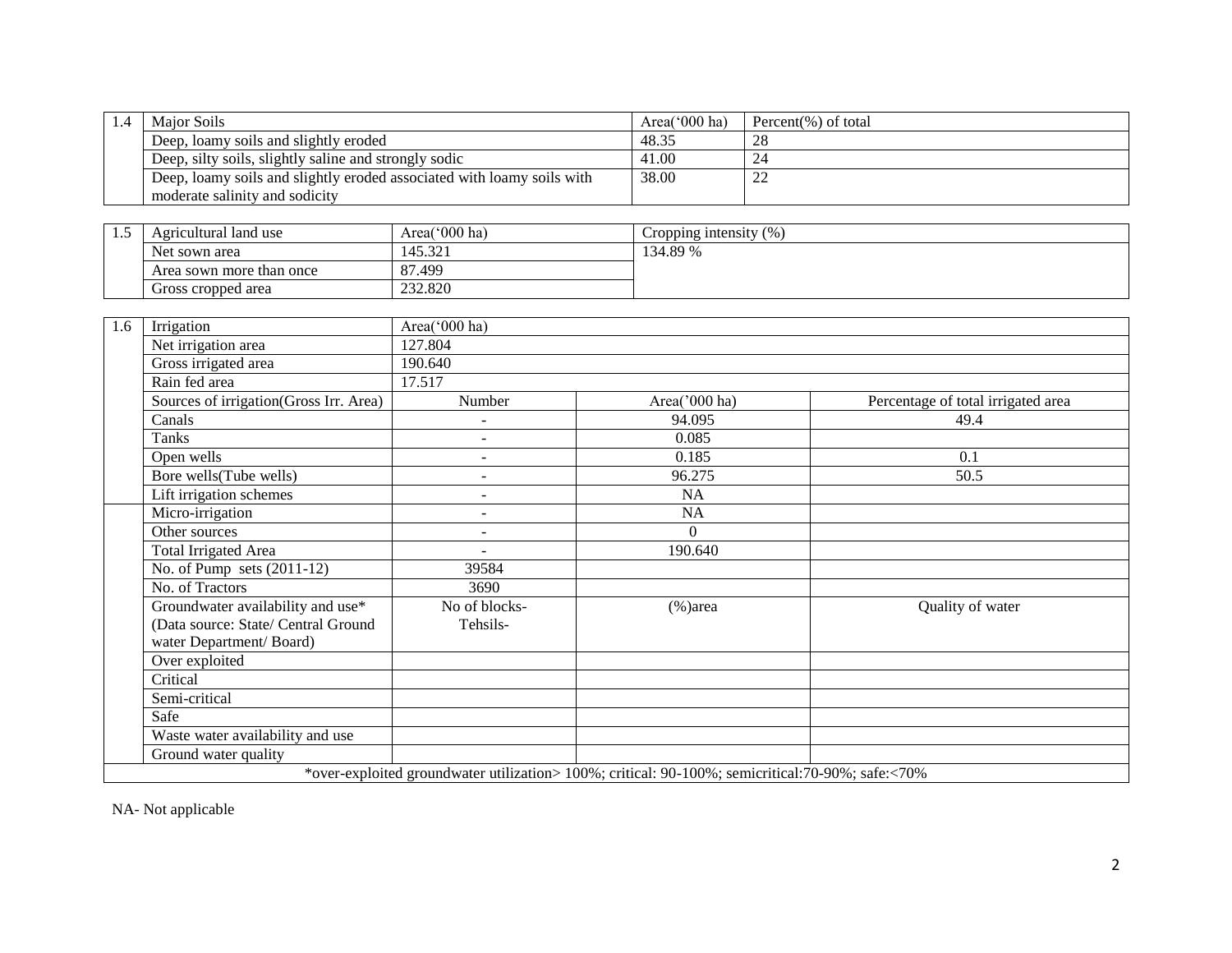#### **1.7 Area under major field crops & (As per latest figures )**

| 1.7 | Major field crops cultivated |                          | Area('000 ha) |        |           |          |                          |                          |         |  |  |  |
|-----|------------------------------|--------------------------|---------------|--------|-----------|----------|--------------------------|--------------------------|---------|--|--|--|
|     |                              | Kharif                   |               |        | Rabi      |          |                          |                          | Total   |  |  |  |
|     |                              | Irrigated                | Rain fed      | Total  | Irrigated | Rain fed | Total                    |                          |         |  |  |  |
|     | Wheat                        |                          |               |        | 102.842   | 0.051    | 102.893                  |                          | 102.893 |  |  |  |
|     | Rice                         | 48.682                   | $\theta$      | 48.682 |           | -        | -                        |                          | 48.682  |  |  |  |
|     | Rapeseed Mustard             | $\overline{\phantom{a}}$ |               |        | 10.614    | 3.156    | 13.770                   | $\overline{\phantom{0}}$ | 13.770  |  |  |  |
|     | Maize                        | 6.929                    | 1.774         | 8.703  |           |          | $\overline{\phantom{a}}$ |                          | 8.703   |  |  |  |
|     | Pigeon pea                   | 0.228                    | 2.898         | 3.126  |           |          | $\overline{\phantom{a}}$ |                          | 3.126   |  |  |  |
|     | <b>Barley</b>                | $\overline{\phantom{0}}$ |               |        | 1.963     | 0.344    | 2.307                    | -                        | 2.307   |  |  |  |

| <b>Horticulture crops -Fruits</b> | Area ('000 ha) |           |                          |  |  |  |
|-----------------------------------|----------------|-----------|--------------------------|--|--|--|
|                                   | Total          | Irrigated | Rainfed                  |  |  |  |
| Mango                             | 0.022          | 0.022     | $\overline{\phantom{a}}$ |  |  |  |
| Guava                             | 0.022          | 0.022     | $\overline{\phantom{a}}$ |  |  |  |
| Horticulture crops -              | Total          | Irrigated | Rainfed                  |  |  |  |
| Potato                            | 4.425          | 4.425     | $\overline{\phantom{0}}$ |  |  |  |
| Onion                             | 0.085          | 0.085     |                          |  |  |  |
| Pea                               | 0.354          | 0.354     |                          |  |  |  |

**1.8 Production and productivity of major crops (Average of last 5 years)**

| 1.7 | Major Fodder crops cultivated | Area(ha) | Total |
|-----|-------------------------------|----------|-------|
|     | Kharif                        | 1889     | 1889  |
|     | Rabi                          | 753      | 753   |
|     | Summer                        | 94       | 94    |
|     | Total                         | 2736     | 2736  |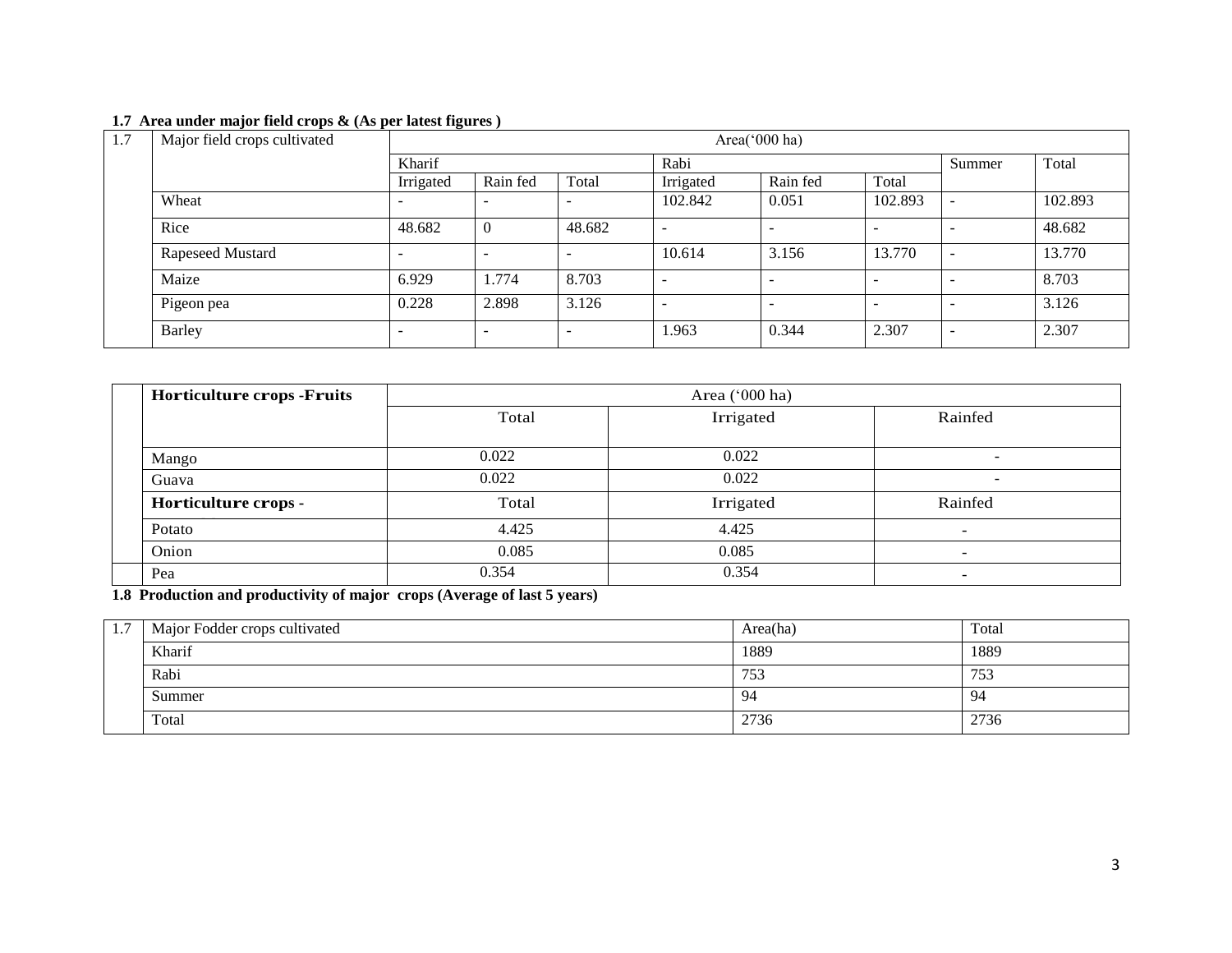| 1.8 | Major field crops |                          |                          |                          |                          | Area('000 ha)            |              |              |              |                      |
|-----|-------------------|--------------------------|--------------------------|--------------------------|--------------------------|--------------------------|--------------|--------------|--------------|----------------------|
|     | cultivated        | Kharif                   |                          |                          | Rabi                     |                          | Summer       |              | Total        |                      |
|     |                   | Production               | Productivity             | Production               | Productivity             | Production               | Productivity | Production   | Productivity | residue as           |
|     |                   | (000 t)                  | (Kg/ha)                  | $(^{o}000t)$             | (Kg/ha)                  | (000 t)                  | (Kg/ha)      | $(^{o}000t)$ | (Kg/ha)      | fodder               |
|     |                   |                          |                          |                          |                          |                          |              |              |              | $^{\prime}000$ tons) |
|     | Rice              | 130.769                  | 2852                     | $\sim$                   |                          |                          |              | 130.769      | 2852         | <b>NA</b>            |
|     | Maize             | 18.940                   | 2117                     | $\overline{\phantom{0}}$ | $\overline{\phantom{0}}$ |                          |              | 18.940       | 2117         | <b>NA</b>            |
|     | Wheat             | $\overline{\phantom{a}}$ | $\overline{\phantom{a}}$ | 349.213                  | 3439                     | $\overline{\phantom{a}}$ |              | 349.213      | 3439         | <b>NA</b>            |
|     | Rapeseed Mustard  | $\sim$                   | $\overline{\phantom{a}}$ | 21.195                   | 1478                     | $\overline{\phantom{a}}$ |              | 21.195       | 1478         | <b>NA</b>            |
|     | Barley            | $\overline{\phantom{a}}$ |                          | 6.215                    | 2665                     |                          |              | 6.215        | 2665         | <b>NA</b>            |
|     | Pigeon pea        | 4.647                    | 1245                     | $\overline{\phantom{a}}$ |                          |                          |              | 4.647        | 1245         | <b>NA</b>            |

| 1.9 | Livestock(year 2007)                           | Male(000) | Female $(000)$ | <b>Total(000)</b> |
|-----|------------------------------------------------|-----------|----------------|-------------------|
|     | Non descriptive Cattle (local low yielding)    | 36.477    | 56.330         | 92.807            |
|     | Improved cattle                                | 0.009     | 0.022          | 0.031             |
|     | <b>Crossbred Cattle</b>                        | 1.844     | 5.415          | 7.259             |
|     | Non descriptive Buffaloes (local low yielding) | 23.871    | 91.455         | 115.326           |
|     | <b>Descript Buffaloes</b>                      | 27.790    | 106.419        | 134.209           |
|     | Goat                                           | 88.157    | 109.101        | 197.258           |
|     | Sheep                                          |           |                | 7.922             |
|     | Other (Camel, Pig, Yak etc)                    |           |                | 15.627            |
|     | Commerical dairy farms (number)                |           |                | 0.000             |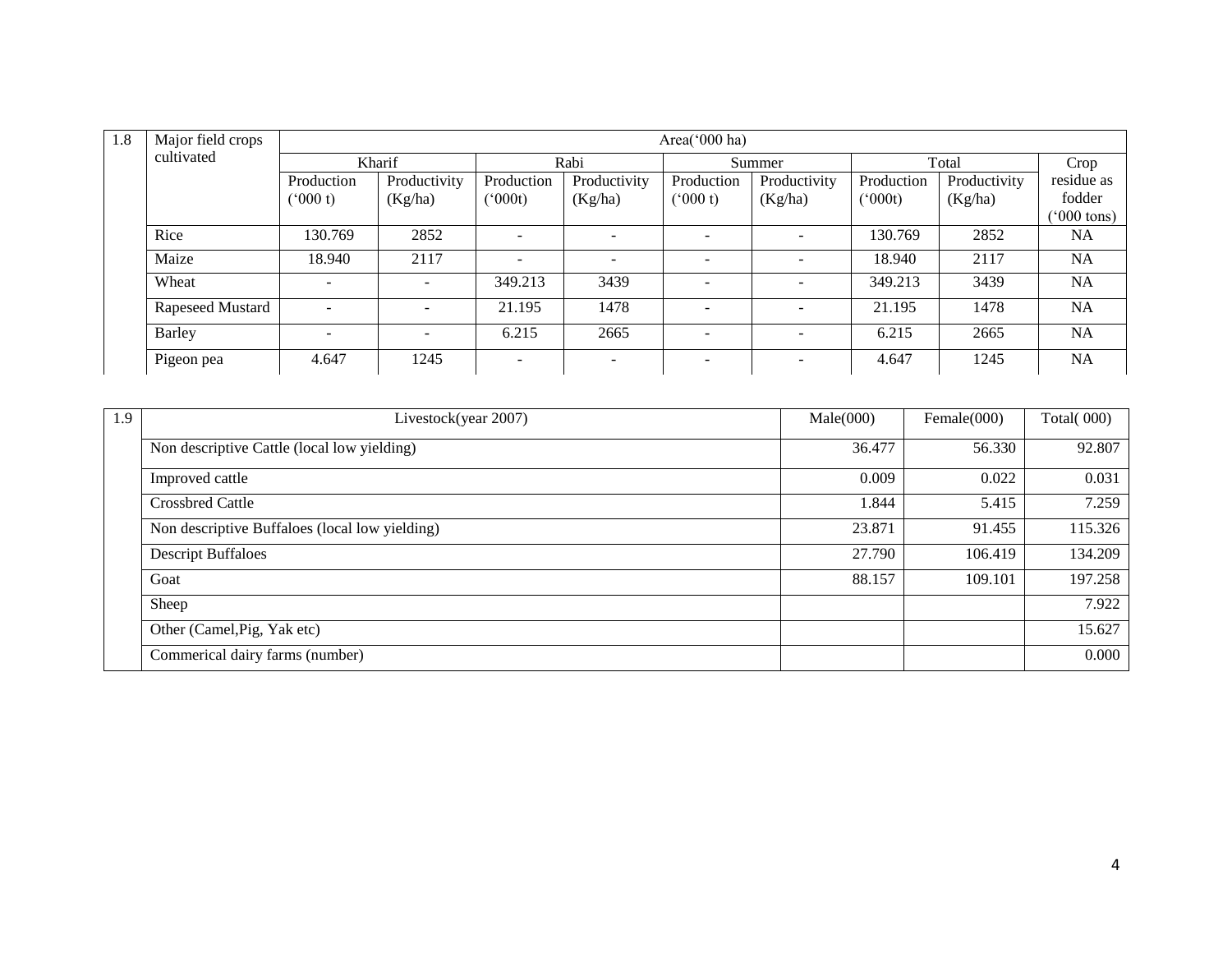| 1.10 | <b>Normal</b> | <b>Rice</b> | Pigeon     | <b>Maize</b> | Pearl                    | <b>Urd</b>    | Sorghum    | Wheat     | Pea                      | Gram       | <b>Mustard</b> |
|------|---------------|-------------|------------|--------------|--------------------------|---------------|------------|-----------|--------------------------|------------|----------------|
|      | sowing        |             | Pea        |              | millet                   |               |            |           |                          |            |                |
|      | window        |             |            |              |                          |               |            |           |                          |            |                |
|      | for $5$       |             |            |              |                          |               |            |           |                          |            |                |
|      | major         |             |            |              |                          |               |            |           |                          |            |                |
|      | field crops   |             |            |              |                          |               |            |           |                          |            |                |
|      | Kharif $-$    | $\sim$      | First week | 3rd week     | $2nd$ week of            | $2nd$ week of | First week |           | $\overline{\phantom{a}}$ |            |                |
|      | Rainfed       |             | of July to | of June to   | July to last             | July to       | of July to |           |                          |            |                |
|      |               |             | Last week  | First week   | week of                  | First week    | $2nd$ week |           |                          |            |                |
|      |               |             | of July    | of July      | July                     | of August     | of July    |           |                          |            |                |
|      | Kharif -      | 3rd week    |            |              | $\overline{\phantom{a}}$ | $2nd$ week of | First week |           |                          |            |                |
|      | Irrigated     | of June to  |            |              |                          | July to       | of July to |           |                          |            |                |
|      |               | Last week   |            |              |                          | First week    | $2nd$ week |           |                          |            |                |
|      |               | of July     |            |              |                          | of August     | of July    |           |                          |            |                |
|      | Rabi - Rain   |             |            |              |                          |               |            | Last week | First week               | First week | First week     |
|      | fed           |             |            |              |                          |               |            | of Oct to | of Oct to                | of Oct to  | of Sep to      |
|      |               |             |            |              |                          |               |            | 2nd week  | last week                | last week  | 2nd week       |
|      |               |             |            |              |                          |               |            | of Nov    | of Oct                   | of Oct     | of Oct         |
|      | Rabi -        |             |            |              |                          |               |            | 2nd week  | $\overline{\phantom{a}}$ |            |                |
|      | Irrigated     |             |            |              |                          |               |            | of Nov to |                          |            |                |
|      |               |             |            |              |                          |               |            | last week |                          |            |                |
|      |               |             |            |              |                          |               |            | of Dec    |                          |            |                |

| 1.11 | What is the major contingency the district is prone to?                          | <b>Regular</b>           | <b>Occasional</b> | <b>None</b> |
|------|----------------------------------------------------------------------------------|--------------------------|-------------------|-------------|
|      | Drought                                                                          |                          |                   |             |
|      | Flood                                                                            |                          |                   |             |
|      | Cyclone                                                                          |                          |                   | ۰           |
|      | Hail storm                                                                       |                          |                   |             |
|      | Heat wave                                                                        |                          |                   |             |
|      | Cold wave                                                                        |                          |                   | -           |
|      | Frost                                                                            |                          |                   | -           |
|      | Sea water intrusion                                                              |                          |                   | -           |
|      | Sheath Blight, Stemborrer, Pyrilla loos smut, Heliothis, Rust etc white<br>grub. | $\overline{\phantom{a}}$ |                   | -           |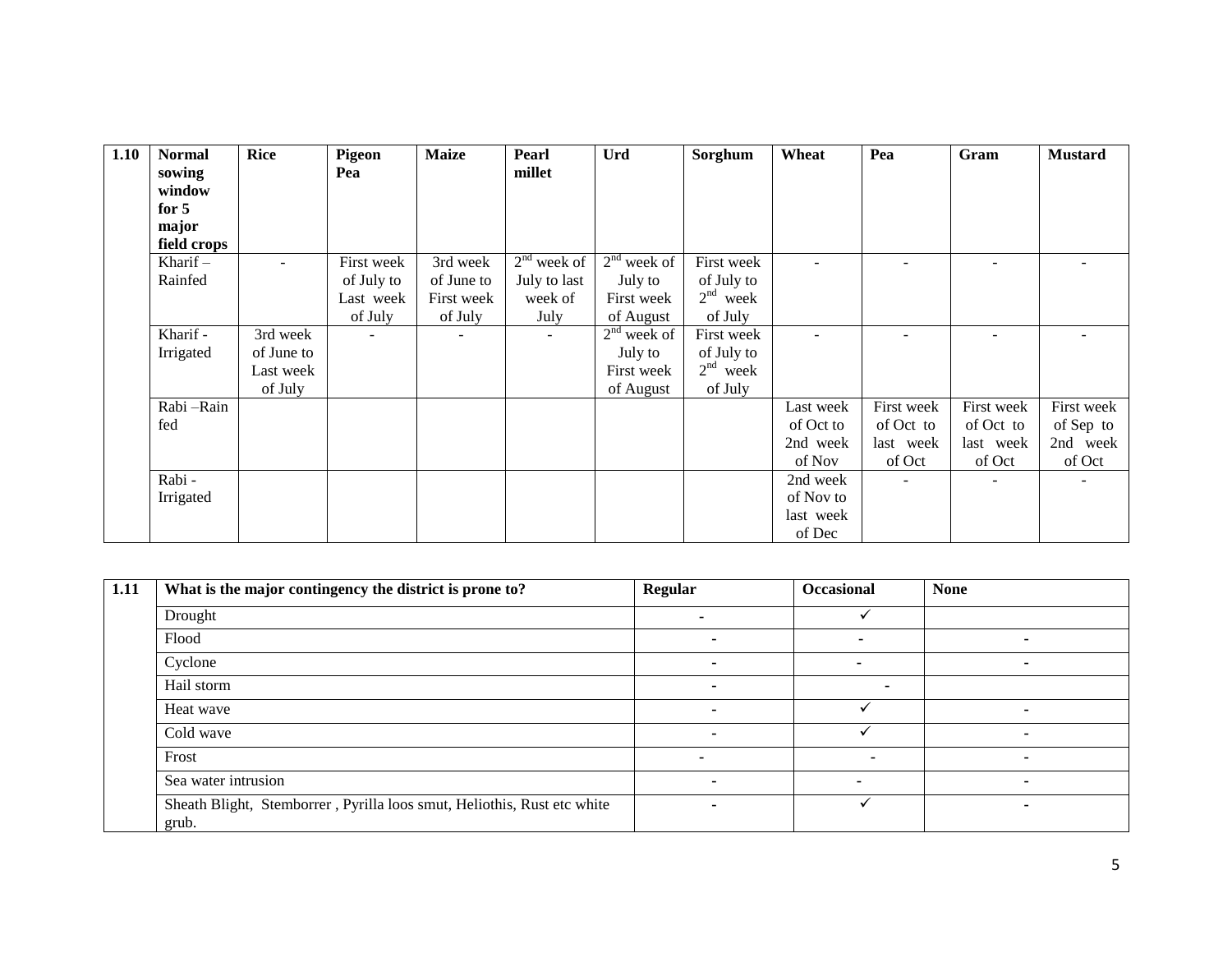Annexure I Location map of Agra district

# **UTTAR PRADESH**

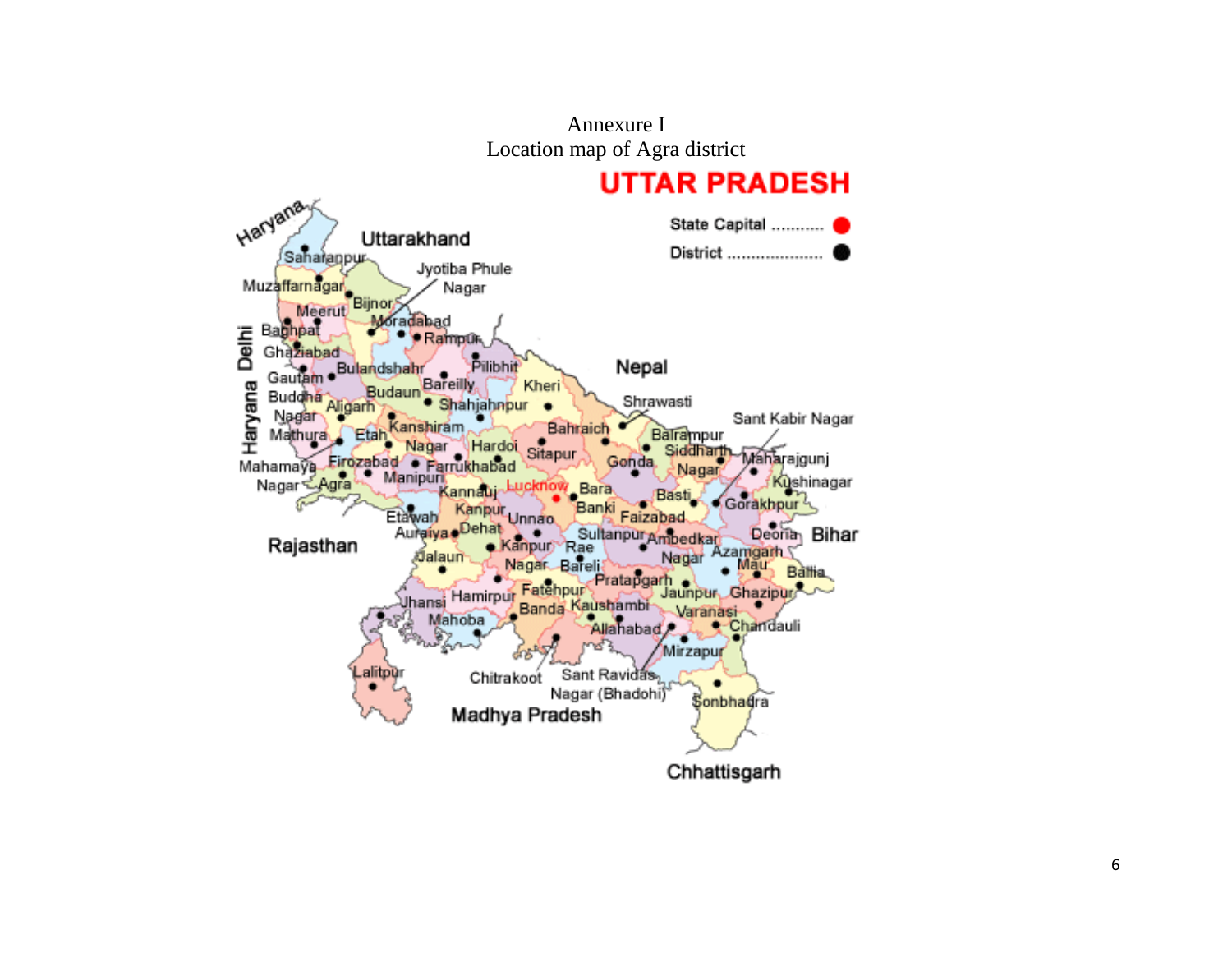

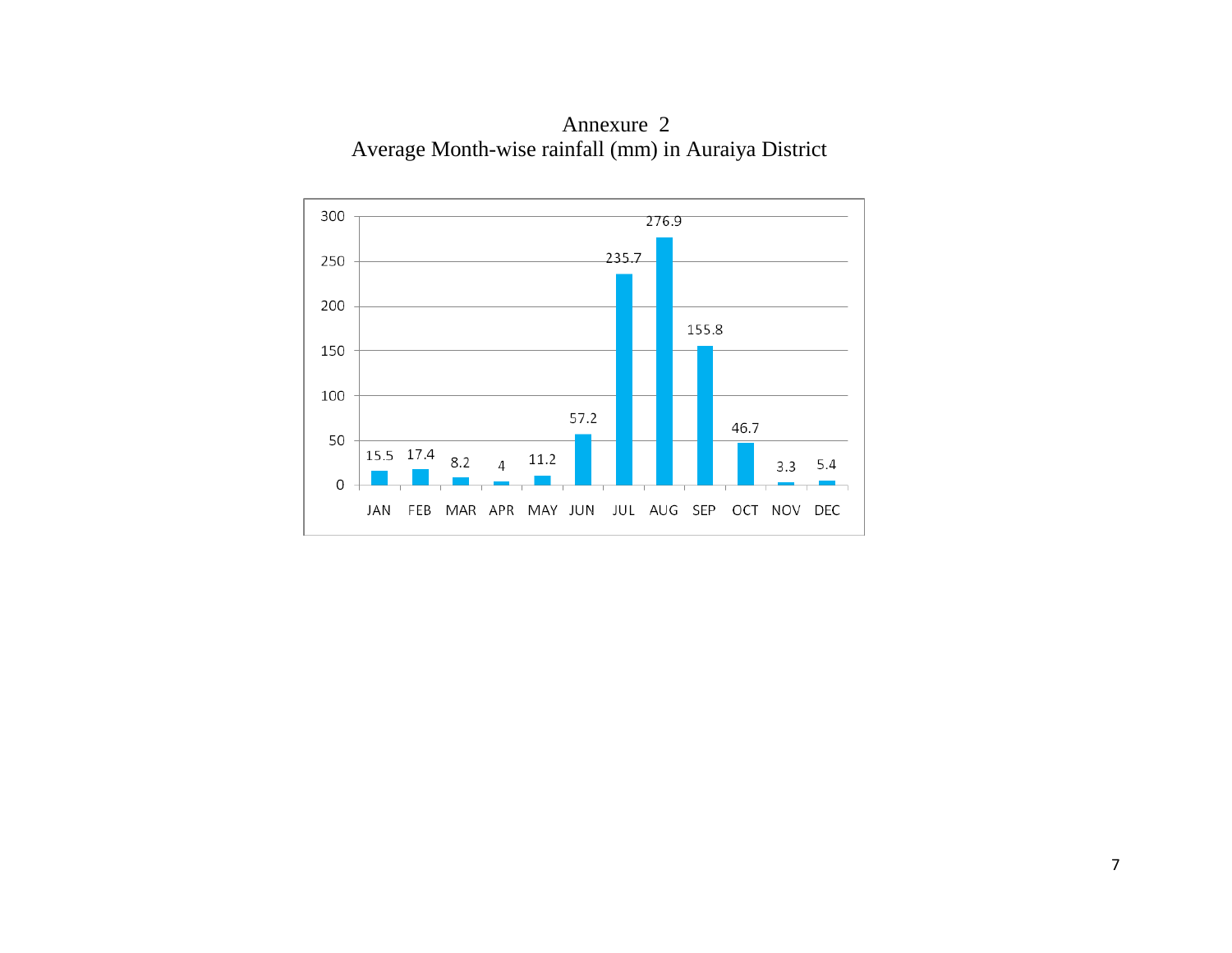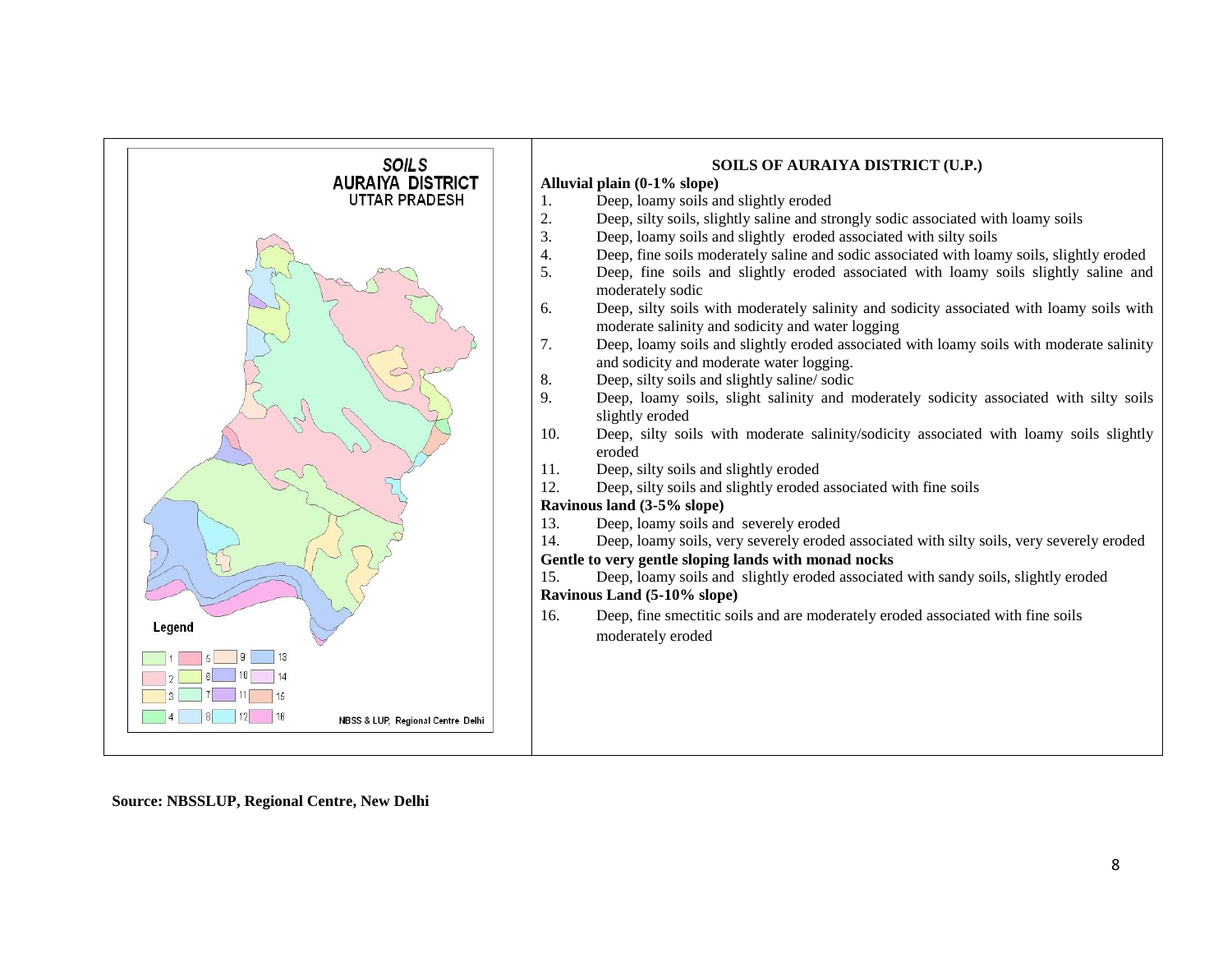#### **2.0 Strategies for weather related contingencies**

#### **2.1 Drought**

#### **2.1.1 Rain fed situation**

| <b>Condition</b>                                                |                                           |                                                                                                                               | <b>Suggested Contingency measures</b>                                          |                                                                                                               |                                                                 |  |  |  |
|-----------------------------------------------------------------|-------------------------------------------|-------------------------------------------------------------------------------------------------------------------------------|--------------------------------------------------------------------------------|---------------------------------------------------------------------------------------------------------------|-----------------------------------------------------------------|--|--|--|
| <b>Early season</b><br>drought (delayed<br>onset)               | <b>Major Farming</b><br>situation         | <b>Normal Crop / Cropping system</b>                                                                                          | Change in crop /<br>cropping system<br>including variety                       | <b>Agronomic measures</b>                                                                                     | <b>Remarks</b> on<br>Implementation                             |  |  |  |
| Delay by 2 weeks<br>(July $1st$ week)                           | Deep, loamy soils /<br>Deep, silty soils, | Pearl millet<br>Composite-ICMB-155, WCC-75, ICTP-<br>8203 and Raj-171<br>Hybrid- Pusa-23 & 322 and ICMH-451                   | No change                                                                      | Prefer sowing with<br>ferti-cum-seed drill<br>Thinning,<br>Inter culture/                                     | Prefer disease free<br>certified seed from a<br>reliable source |  |  |  |
|                                                                 |                                           | Maize Composite-Naveen, Azad uttam,<br>Pragati, Gaurav and KH-510<br>Hybrid- Ganga-11, Sartaj, HQPM-5 and<br>Prakash, JH-3459 | No change                                                                      | Prefer sowing with<br>ferti-cum-seed drill<br>Adopt ridge and furrow<br>system                                |                                                                 |  |  |  |
|                                                                 |                                           | Pigeon pea (<br>(Late) Bahar, Amar, Azad, Narendra-1,<br>Pusa-9, PDA-11                                                       | No change Early<br>maturing<br>varities: Paras,<br>UPAS-120, T-21,<br>Pusa-992 | Prefer sowing with<br>ferti-cum-seed drill<br>Adopt ridge and furrow<br>system<br>Thinning,<br>Inter culture/ |                                                                 |  |  |  |
| <b>Condition</b>                                                |                                           |                                                                                                                               |                                                                                | <b>Suggested Contingency measures</b>                                                                         |                                                                 |  |  |  |
| <b>Early season</b><br>drought (delayed<br>onset)               | <b>Major Farming</b><br>situation         | <b>Normal Crop/cropping system</b>                                                                                            | Change in<br>crop/cropping<br>system                                           | <b>Agronomic measures</b>                                                                                     | <b>Remarks</b> on<br>Implementation                             |  |  |  |
| Delay by 4 weeks<br>$(\text{July } 3^{\text{rd}} \text{ week})$ | Deep, loamy soils /<br>Deep, silty soils, | Pearl millet<br>Composite-ICMB-155, WCC-75, ICTP-<br>8203 and Raj-171<br>Hybrid- Pusa-23 & 322 and ICMH-451                   | No change                                                                      | Prefer sowing with<br>ferti-cum-seed drill<br>Thinning,<br>Inter culture/                                     | Prefer disease free<br>certified seed from<br>SDC/SAUs          |  |  |  |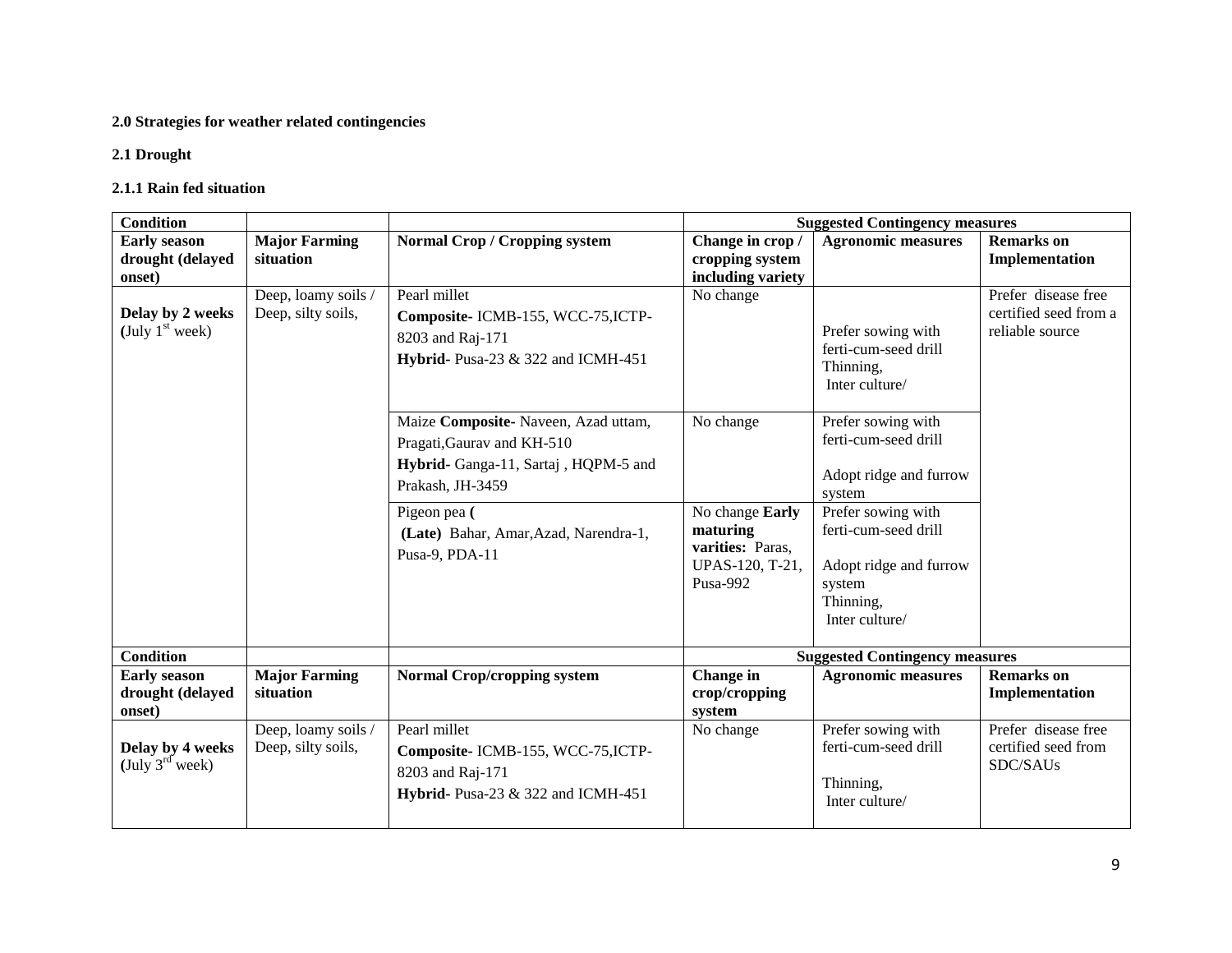| Maize<br>Composite-Naveen, Azad uttam,<br>Pragati, Gaurav and KH-510<br>Hybrid- Ganga-11, Sartaj, HQPM-5 and<br>Prakash, JH-3459 | No change | Prefer sowing with<br>ferti-cum-seed drill<br>Adopt ridge and<br>furrow system<br>Thinning,<br>Inter culture/ |
|----------------------------------------------------------------------------------------------------------------------------------|-----------|---------------------------------------------------------------------------------------------------------------|
| Pigeon pea<br>(Early) UPAS-120, T-21, Pusa-992<br>(Late) Bahar, Amar, Azad, Narendra-1,<br>Pusa-9, PDA-11                        | No change | Prefer sowing with<br>ferti-cum-seed drill<br>Adopt ridge and<br>furrow system<br>Thinning,<br>Inter culture  |

| <b>Condition</b>                                  |                                           |                                                                                                                                                           |                                   | <b>Suggested Contingency measures</b>                                                                                  |                                                        |
|---------------------------------------------------|-------------------------------------------|-----------------------------------------------------------------------------------------------------------------------------------------------------------|-----------------------------------|------------------------------------------------------------------------------------------------------------------------|--------------------------------------------------------|
| <b>Early season</b><br>drought (delayed<br>onset) | <b>Major Farming</b><br>situation         | <b>Normal Crop/cropping system</b>                                                                                                                        | Change in<br>crop/cropping system | <b>Agronomic measures</b>                                                                                              | <b>Remarks</b> on<br>Implementation                    |
| Delay by 6 weeks<br>(Aug. 1 <sup>st</sup> week)   | Deep, loamy soils /<br>Deep, silty soils, | Pearl millet<br>Composite-ICMB-155, WCC-<br>75, ICTP-8203 and Raj-171<br>Hybrid-Pusa-23 & 322 and ICMH-<br>451<br>Maize:<br>Composite-Naveen, Azad uttam, | No change<br>Replace by Bajra     | Use early maturing<br>varieties, Thinning,<br>Inter-culture, Mulching<br>Prefer early maturing<br>varieties, Thinning, | Prefer disease free<br>certified seed from<br>SDC/SAUs |
|                                                   |                                           | Pragati, Gaurav and KH-510<br>Hybrid- Ganga-11, Sartaj, HQPM-<br>5 and Prakash, JH-3459                                                                   |                                   | Inter-culture, Mulching                                                                                                |                                                        |
|                                                   |                                           | Pigeon pea<br>(Early) UPAS-120, T-21, Pusa-992<br>(Late) Bahar, Amar, Azad,<br>Narendra-1, Pusa-9, PDA-11                                                 | Replace by Bajra                  | Prefer medium<br>maturing varieties,<br>Thinning, Inter-culture,<br>Mulching                                           |                                                        |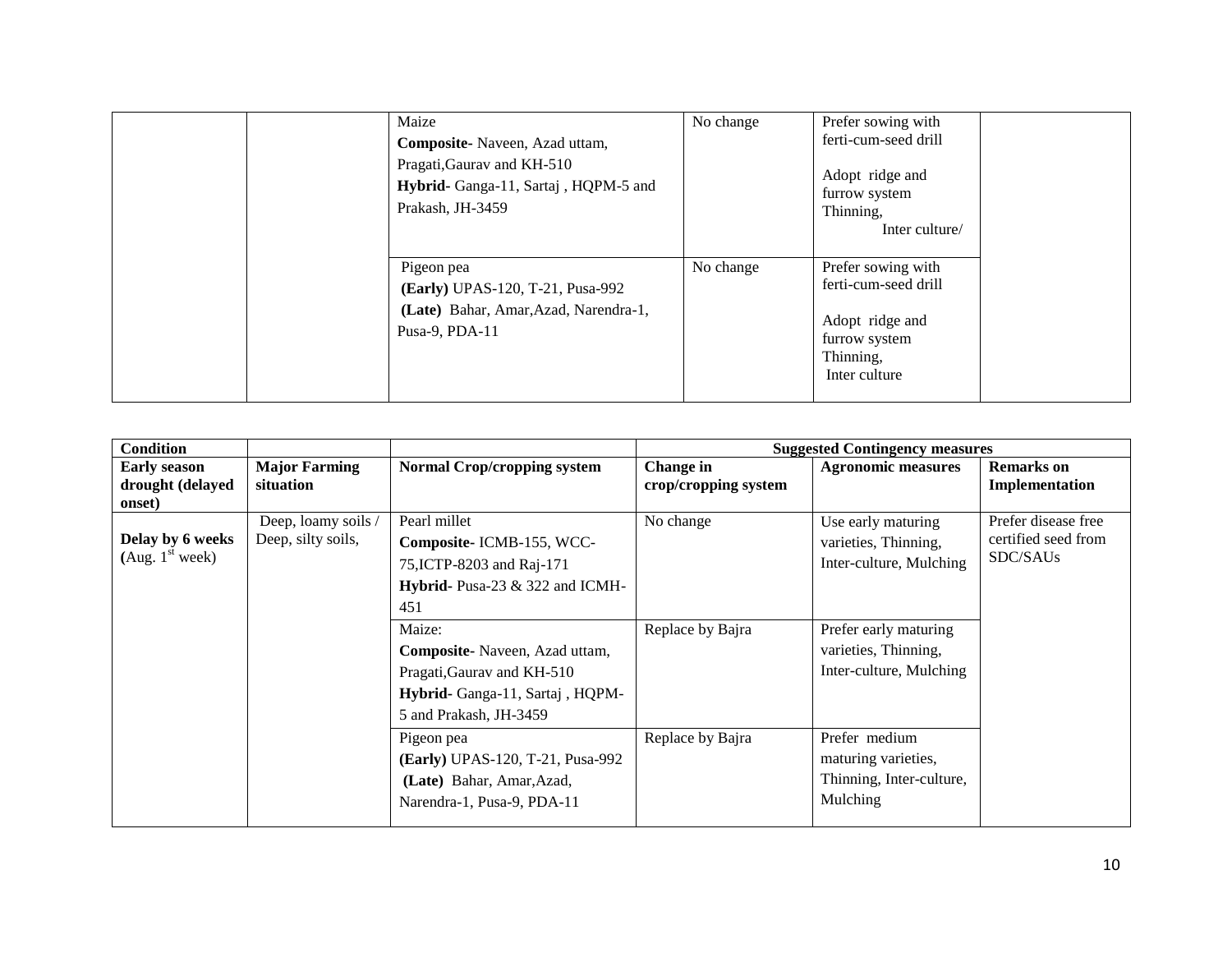| <b>Major Farming</b> | <b>Normal Crop/cropping system</b>  | Change in                           | Agronomic             | <b>Remarks</b> on                     |
|----------------------|-------------------------------------|-------------------------------------|-----------------------|---------------------------------------|
| situation            |                                     | crop/cropping system                | measures              | Implementation                        |
|                      |                                     |                                     |                       |                                       |
| Deep, loamy soils /  | Pearl millet                        | Fallow                              | Moisture              |                                       |
|                      | Composite-ICMB-155, WCC-            |                                     | conservation and      |                                       |
|                      | 75, ICTP-8203 and Raj-171           |                                     | preparation of fields |                                       |
|                      | Hybrid- Pusa-23 & 322 and ICMH-     |                                     | for rabi crop         |                                       |
|                      | 451                                 |                                     |                       |                                       |
|                      | Maize: Composite- Naveen, Azad      | Fallow                              | Moisture              |                                       |
|                      | uttam, Pragati, Gaurav and KH-510   |                                     | conservation and      |                                       |
|                      | Hybrid- Ganga-11, Sartaj, HQPM-5    |                                     | preparation of fields |                                       |
|                      | and Prakash, JH-3459                |                                     | for rabi crop         |                                       |
|                      |                                     |                                     |                       |                                       |
|                      |                                     |                                     | Moisture              |                                       |
|                      | T-21, Pusa-992                      |                                     | conservation and      |                                       |
|                      | (Late) Bahar, Amar, Azad, Narendra- |                                     | preparation of fields |                                       |
|                      | 1, Pusa-9, PDA-11                   |                                     | for rabi crop         |                                       |
|                      | Deep, silty soils,                  | Pigeon pea (Early) Paras, UPAS-120, | Fallow                | <b>Suggested Contingency measures</b> |

| <b>Condition</b>                          |                      |                                     |                               | <b>Suggested Contingency measures</b> |                   |
|-------------------------------------------|----------------------|-------------------------------------|-------------------------------|---------------------------------------|-------------------|
| Early season drought                      | <b>Major Farming</b> | <b>Normal Crop/cropping</b>         | Crop management               | Soil nutrient &                       | <b>Remarks</b> on |
| (Normal onset)                            | situation            | system                              |                               | moisture conservation                 | Implementation    |
|                                           |                      |                                     |                               | measures                              |                   |
|                                           | Deep, loamy soils    | Pearl millet                        | Re-sowing if plant population | Thinning and gap                      |                   |
| <b>Normal onset</b>                       |                      | Composite-ICMB-155,                 | less than 70%                 | filling in the existing               |                   |
| followed by 15-20                         | Deep, silty soils,   | WCC-75, ICTP-8203 and Raj-          | Light irrigation if available | crop.                                 |                   |
| days dry spell after<br>sowing leading to |                      | 171                                 |                               | Inter-culture                         |                   |
| poor                                      |                      | <b>Hybrid-</b> Pusa-23 $\&$ 322 and |                               |                                       |                   |
| germination/crop                          |                      | $ICMH-451$                          |                               |                                       |                   |
| stand etc.                                |                      | Maize                               | Re-sowing if plant population | Thinning and gap                      |                   |
|                                           |                      | <b>Composite-</b> Naveen, Azad      | less than 70%                 | filling in the existing               |                   |
|                                           |                      | uttam, Pragati, Gaurav and          | Light irrigation if available | crop.                                 |                   |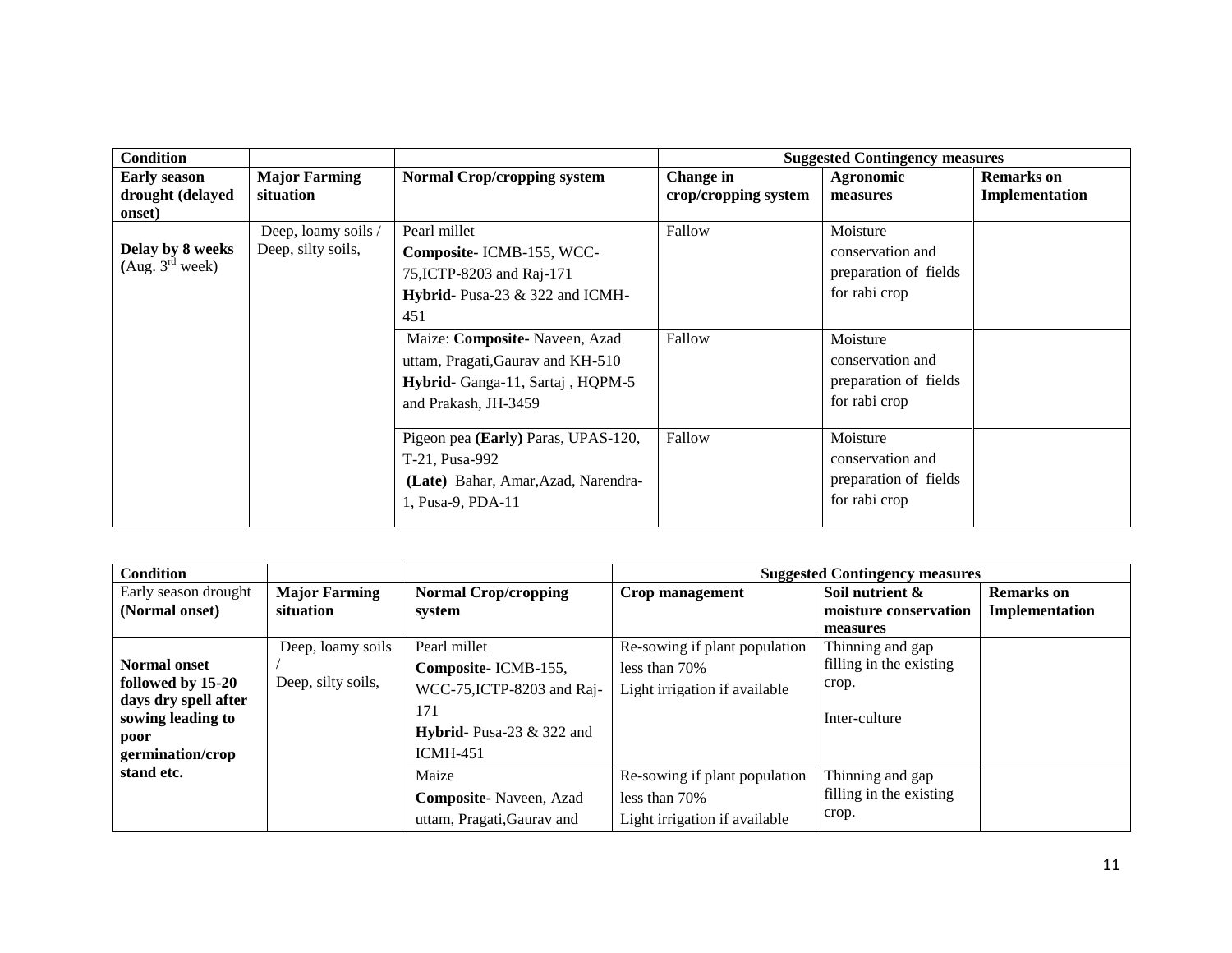| KH-510<br>Hybrid-- Ganga-11, Sartaj,<br>HQPM-5 and Prakash, JH-<br>3459                                              |                                                                                | Mulching, Inter-culture                                                            |  |
|----------------------------------------------------------------------------------------------------------------------|--------------------------------------------------------------------------------|------------------------------------------------------------------------------------|--|
| Pigeon pea<br>(Early) Paras, UPAS-120, T-<br>21, Pusa-992<br>(Late) Bahar, Amar, Azad,<br>Narendra-1, Pusa-9, PDA-11 | Resowing if plant population<br>less than 70%<br>Light irrigation if available | Thinning and gap<br>filling in the existing<br>crop.<br>Mulching,<br>Inter-culture |  |

| <b>Condition</b>                                                                                 |                                           |                                                                                                                                    |                                  | <b>Suggested Contingency measures</b>                                        |                                     |
|--------------------------------------------------------------------------------------------------|-------------------------------------------|------------------------------------------------------------------------------------------------------------------------------------|----------------------------------|------------------------------------------------------------------------------|-------------------------------------|
| Mid season<br>drought (long dry<br>spell, consecutive<br>2 weeks rainless<br>$(>2.5$ mm) period) | <b>Major Farming</b><br>situation         | <b>Normal Crop/cropping system</b>                                                                                                 | Crop management                  | Soil nutrient &<br>moisture conservation<br>measures                         | <b>Remarks</b> on<br>Implementation |
| At vegetative stage                                                                              | Deep, loamy soils /<br>Deep, silty soils, | Pearl millet: Composite- ICMB-<br>155, WCC-75, ICTP-8203 and Raj-<br>171<br>Hybrid- Pusa-23 & 322 and ICMH-<br>451                 | Light irrigation if<br>available | Thinning,<br>Inter-culture.                                                  |                                     |
|                                                                                                  |                                           | Maize:<br>Composite-Naveen, Azad uttam,<br>Pragati, Gaurav and KH-510<br>Hybrid- Ganga-11, Sartaj, HQPM-<br>5 and Prakash, JH-3459 | Light irrigation if<br>available | Thinning,<br>Inter-culture, Mulching                                         |                                     |
|                                                                                                  |                                           | Pigeon pea (Early) Paras, UPAS-<br>120, T-21, Pusa-992<br>(Late) Bahar, Amar, Azad,<br>Narendra-1, Pusa-9, PDA-11                  | Light irrigation if<br>available | Thinning and gap filling<br>in the existing crop.<br>Mulching, Inter-culture |                                     |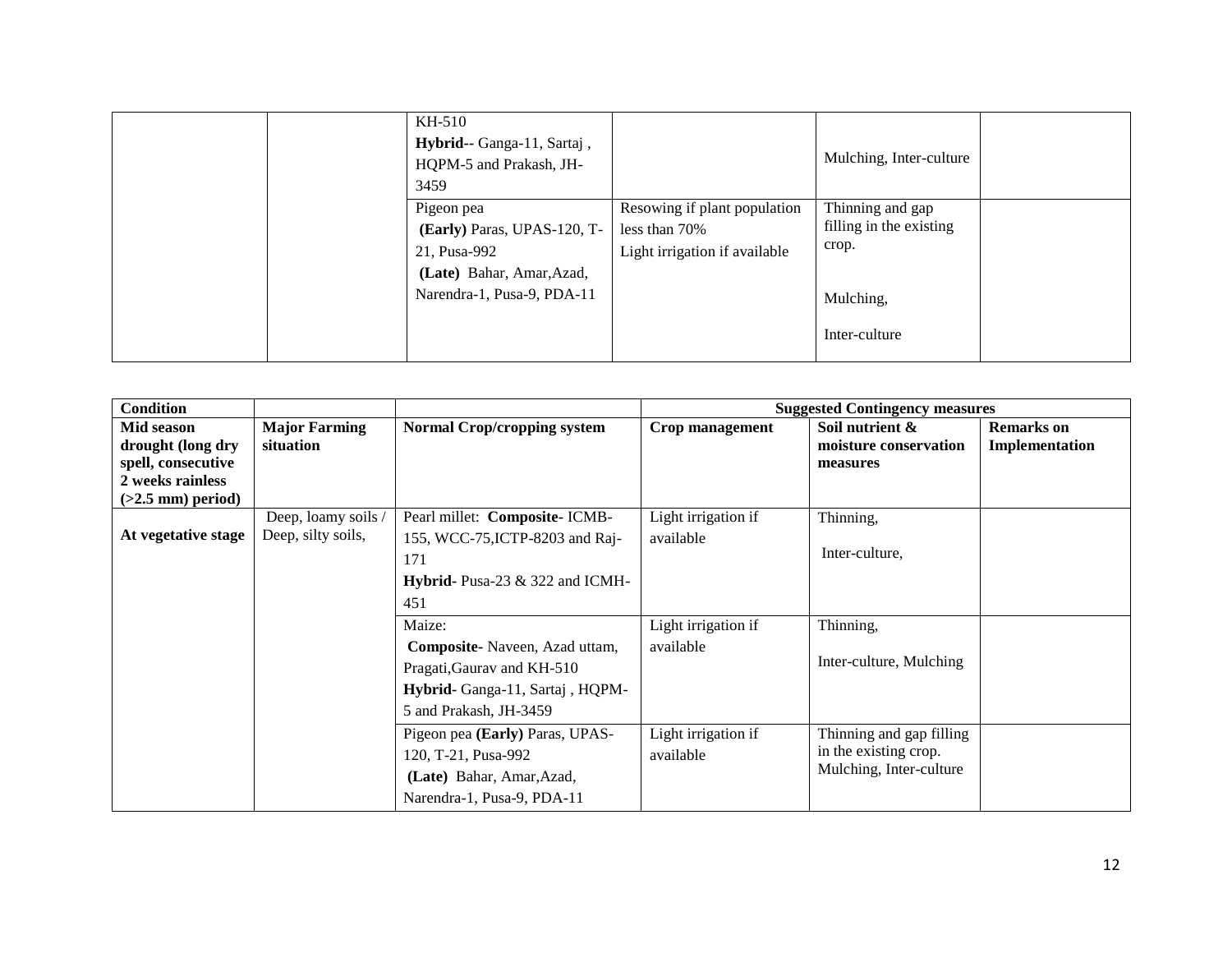| <b>Condition</b> |                      |                             | <b>Suggested Contingency measures</b> |                  |                   |
|------------------|----------------------|-----------------------------|---------------------------------------|------------------|-------------------|
| Mid season       | <b>Major Farming</b> | <b>Normal Crop/cropping</b> | Crop management                       | Soil nutrient &  | <b>Remarks</b> on |
| drought (long    | situation            | system                      |                                       | moisture         | Implementation    |
| dry spell)       |                      |                             |                                       | conservation     |                   |
|                  |                      |                             |                                       | measures         |                   |
|                  | Deep, loamy soils /  | Pearl millet: Composite-    | Light irrigation, if available        | Spray 2%         |                   |
| At flowering/    | Deep, silty soils,   | ICMB-155, WCC-75, ICTP-     |                                       | solution of Urea |                   |
| fruiting stage   |                      | 8203 and Raj-171            |                                       | and MOP          |                   |
|                  |                      | Hybrid-Pusa-23 $&$ 322 and  |                                       |                  |                   |
|                  |                      | $ICMH-451$                  |                                       | Mulching         |                   |
|                  |                      |                             |                                       |                  |                   |
|                  |                      | Maize: Composite-Naveen,    | Light irrigation, if available        | Spray 2%         |                   |
|                  |                      | Azad uttam, Pragati, Gaurav |                                       | solution of Urea |                   |
|                  |                      | and $KH-510$                |                                       | , and MOP        |                   |
|                  |                      | Hybrid- Ganga-11, Sartaj,   |                                       |                  |                   |
|                  |                      | HQPM-5 and Prakash, JH-     |                                       | Mulching         |                   |
|                  |                      | 3459                        |                                       |                  |                   |
|                  |                      | Pigeon pea (Early) Paras,   | Light irrigation, i available         | Mulching         |                   |
|                  |                      |                             |                                       |                  |                   |
|                  |                      | UPAS-120, T-21, Pusa-992    |                                       |                  |                   |
|                  |                      | (Late) Bahar, Amar, Azad,   |                                       |                  |                   |
|                  |                      | Narendra-1, Pusa-9, PDA-11  |                                       |                  |                   |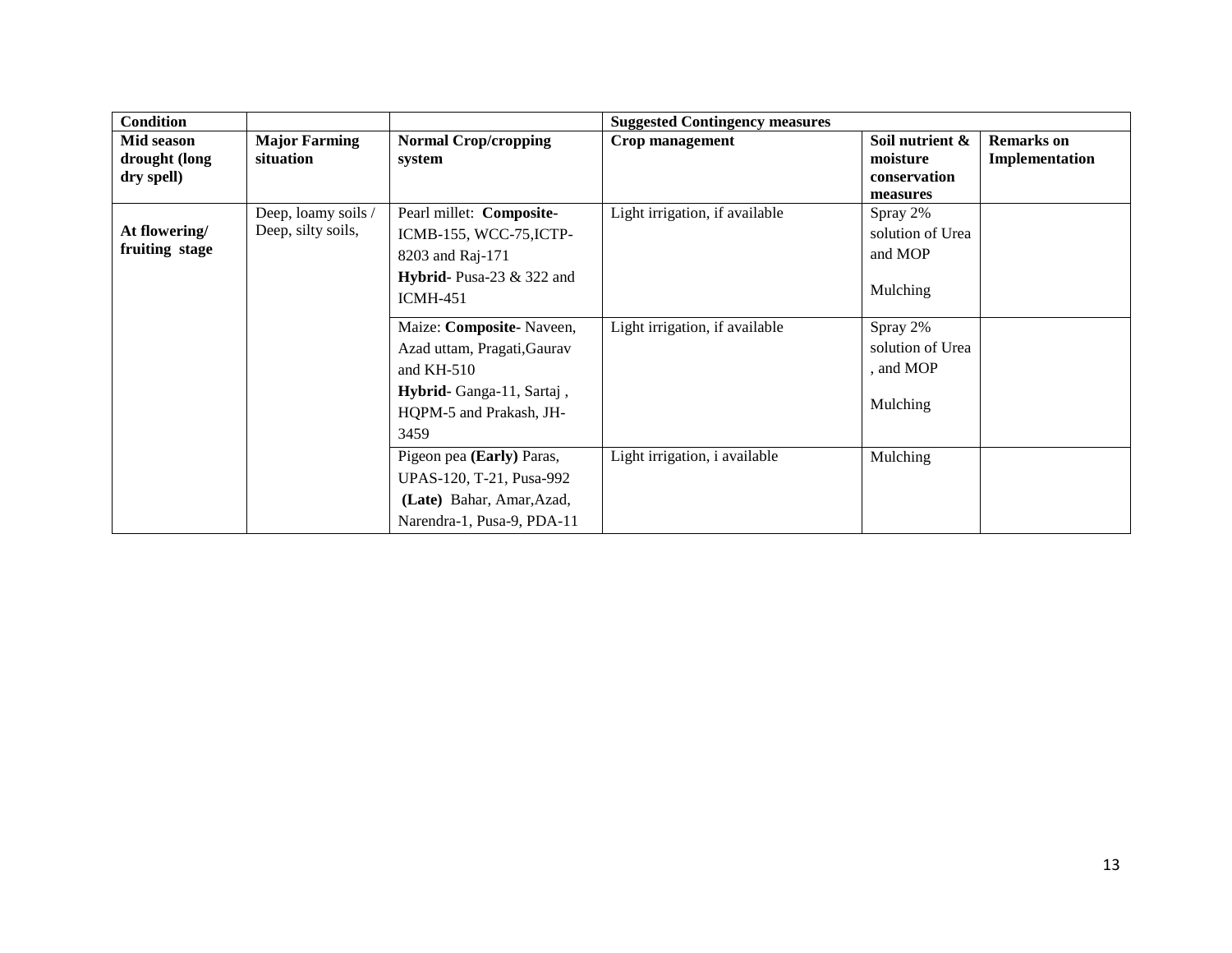| <b>Condition</b>  |                      |                             |                                | <b>Suggested Contingency measures</b> |                   |
|-------------------|----------------------|-----------------------------|--------------------------------|---------------------------------------|-------------------|
| <b>Terminal</b>   | <b>Major Farming</b> | <b>Normal Crop/cropping</b> | Crop management                | Rabi Crop planning                    | <b>Remarks</b> on |
| drought           | situation            | system                      |                                |                                       | Implementation    |
| (Early withdrawal |                      |                             |                                |                                       |                   |
| of monsoon)       |                      |                             |                                |                                       |                   |
|                   | Deep, loamy soils /  | Pearl millet: Composite-    | In case of severe drought,     | Moisture conservation                 |                   |
|                   | Deep, silty soils,   | ICMB-155, WCC-75, ICTP-     | harvest for fodder             | and prepare field for rabi            |                   |
|                   |                      | 8203 and Raj-171            |                                | crops                                 |                   |
|                   |                      | Hybrid-Pusa-23 & 322 and    |                                |                                       |                   |
|                   |                      | $ICMH-451$                  |                                |                                       |                   |
|                   |                      | Maize: Composite-Naveen,    | In case of severe drought,     | Moisture conservation                 |                   |
|                   |                      | Azad uttam, Pragati, Gaurav | harvest for fodder and harvest | and prepare field for rabi            |                   |
|                   |                      | and $KH-510$                | for green cobs.                | crops                                 |                   |
|                   |                      | Hybrid-Ganga-11, Sartaj,    |                                |                                       |                   |
|                   |                      | HQPM-5 and Prakash, JH-     |                                |                                       |                   |
|                   |                      | 3459                        |                                |                                       |                   |
|                   |                      | Pigeon pea                  | Supplemental irrigation,       | Moisture conservation                 |                   |
|                   |                      | (Early) Paras, UPAS-120, T- |                                | and prepare field for rabi            |                   |
|                   |                      | 21, Pusa-992                | If available                   | crop s                                |                   |
|                   |                      | (Late) Bahar, Amar, Azad,   |                                |                                       |                   |
|                   |                      | Narendra-1, Pusa-9, PDA-11  |                                |                                       |                   |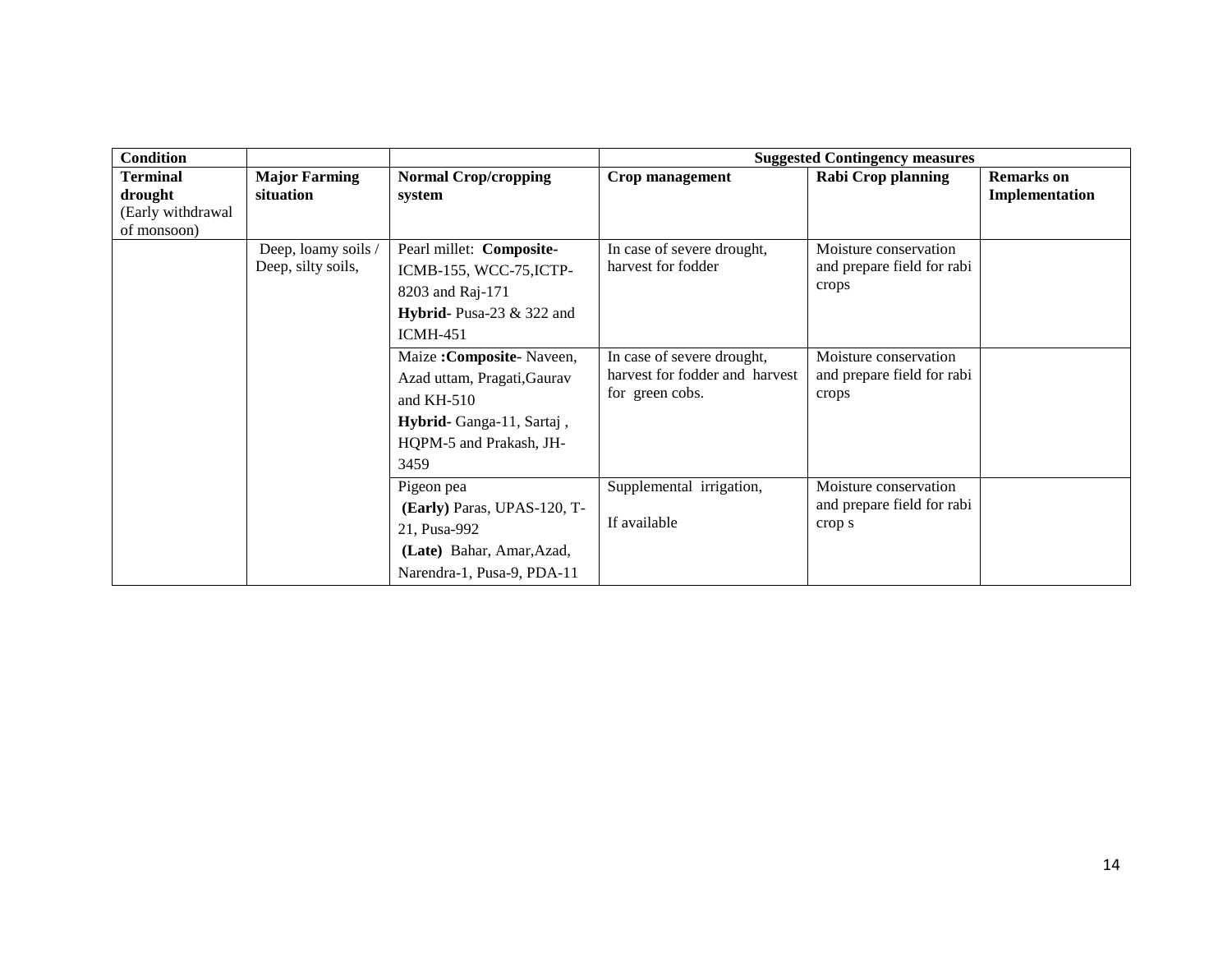### **2.1.2 Drought - Irrigated situation**

| <b>Condition</b>    |                      |                                     |                                                           | <b>Suggested Contingency measures</b> |                   |
|---------------------|----------------------|-------------------------------------|-----------------------------------------------------------|---------------------------------------|-------------------|
|                     | <b>Major Farming</b> | <b>Normal Crop/cropping</b>         | Change in crop/cropping                                   | <b>Agronomic measures</b>             | <b>Remarks</b> on |
|                     | situation            | system                              | system                                                    |                                       | Implementation    |
| Delayed release of  | Deep, loamy soils /  | Paddy: (Transplanted) Rain-         | Direct seeded Paddy                                       | Limited irrigation, weed              |                   |
| water in canals due | Deep, silty soils,   | fed; Govind, Narendra-118,97        | /Drum seeding/SRI                                         | management                            |                   |
| to low rainfall     |                      | , Ashwani, <b>Irrigated</b> (Early) | Use short duration varieties<br>(Saket-4, Ratna, Pant-12, |                                       |                   |
|                     |                      | Saket-4, Ratna, Pant-12,            | Narendra-80, 2026)                                        |                                       |                   |
|                     |                      | Narendra-80, 2026 Irrigated         | Transplant 2-3 seed ling/hil                              |                                       |                   |
|                     |                      | (Medium) Sarjoo-52, Pant-4,         | Ensure application of MOP                                 |                                       |                   |
|                     |                      | Narendra-359, 2026, 2064            |                                                           |                                       |                   |
|                     |                      | <b>Irrigated</b> (Late)-Type-3, PB- |                                                           |                                       |                   |
|                     |                      | 1, Kashturi, Narendra lalmati       |                                                           |                                       |                   |
|                     |                      | and Malvya sugandh                  |                                                           |                                       |                   |

| <b>Condition</b>                                                   |                                           |                                                                                                                                                                                                                                                                                                                    |                                                                                                                                                                                                                                                                 | <b>Suggested Contingency measures</b>  |                                     |
|--------------------------------------------------------------------|-------------------------------------------|--------------------------------------------------------------------------------------------------------------------------------------------------------------------------------------------------------------------------------------------------------------------------------------------------------------------|-----------------------------------------------------------------------------------------------------------------------------------------------------------------------------------------------------------------------------------------------------------------|----------------------------------------|-------------------------------------|
|                                                                    | <b>Major Farming</b><br>situation         | <b>Normal Crop/cropping system</b>                                                                                                                                                                                                                                                                                 | Change in<br>crop/cropping system                                                                                                                                                                                                                               | <b>Agronomic measures</b>              | <b>Remarks</b> on<br>Implementation |
| Limited<br>release of<br>water in canals<br>due to low<br>rainfall | Deep, loamy soils /<br>Deep, silty soils, | Paddy: (Transplanted) Rain-fed;<br>Govind, Narendra-118,97, Ashwani,<br><b>Irrigated</b> (Early) Saket-4, Ratna, Pant-<br>12, Narendra-80, 2026 Irrigated<br>(Medium) Sarjoo-52, Pant-4, Narendra-<br>359, 2026, 2064<br><b>Irrigated</b> (Late)-Type-3, PB-1,<br>Kashturi, Narendra lalmati and Malvya<br>sugandh | Direct seeded<br>Rice/Drum<br>seeding<br><b>SRI</b><br>$\bullet$<br>Use short<br>$\bullet$<br>duration<br>varieties<br>$(Saket-4)$<br>Ratna, Pant-<br>12, Narendra-<br>80, 2026)<br>Transplant 2-<br>3 seed ling/hill<br>Ensure<br>application of<br><b>MOP</b> | Limited irrigation,<br>weed management |                                     |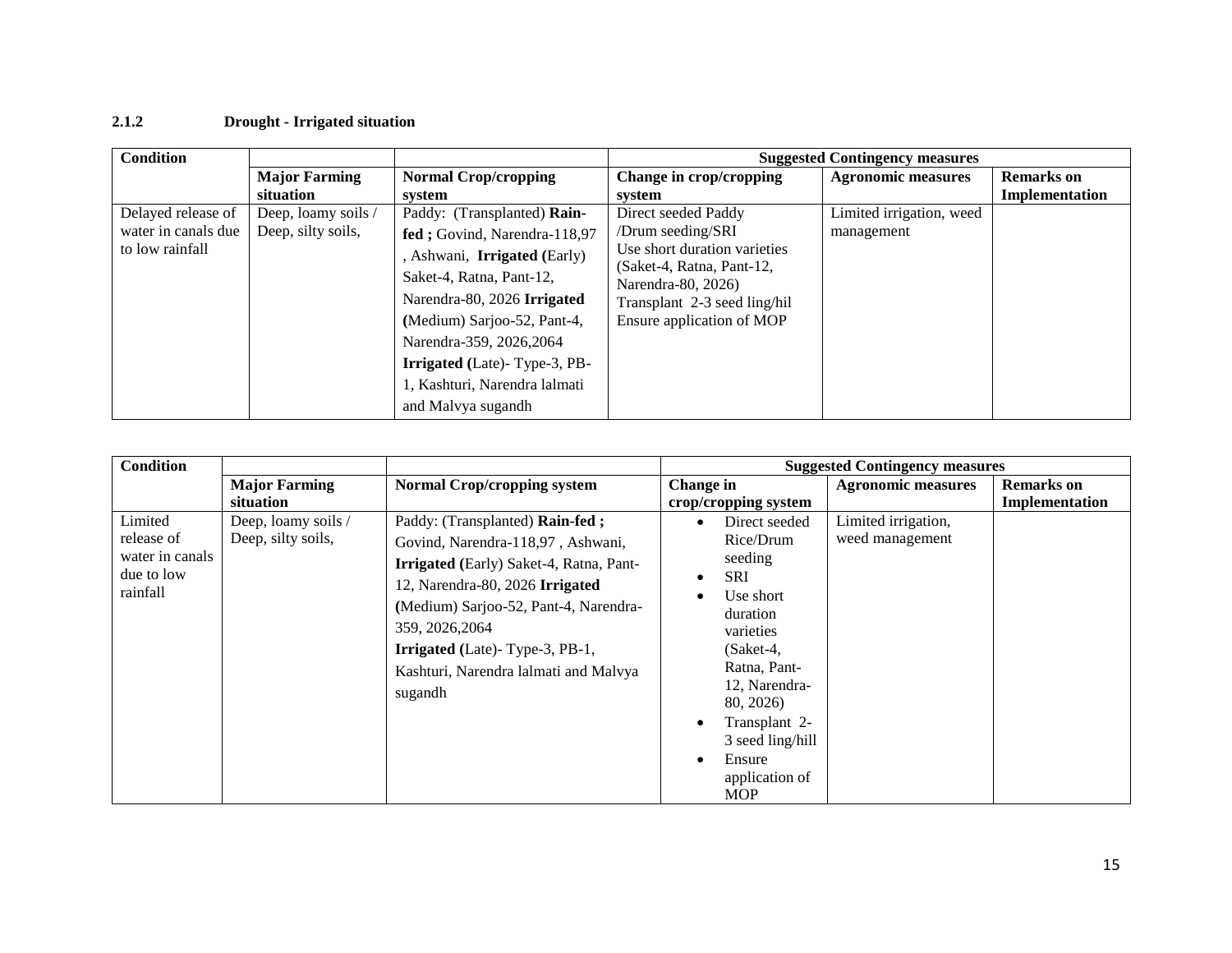| <b>Condition</b>       |                      |                                       |                        | <b>Suggested Contingency measures</b> |                   |
|------------------------|----------------------|---------------------------------------|------------------------|---------------------------------------|-------------------|
|                        | <b>Major Farming</b> | <b>Normal Crop/cropping system</b>    | Change in              | <b>Agronomic measures</b>             | <b>Remarks</b> on |
|                        | situation            |                                       | crop/cropping system   |                                       | Implementation    |
| Non release of         | Deep, loamy soils /  | Cropping system 1:Paddy               | Replace by Jowar/bajra | Ridge planting                        |                   |
| water in canals        | Deep, silty soils,   | (Transplanted) Rain-fed; Govind,      | and Pigeon Pea         | Increase 10-15 % seed                 |                   |
| under delayed          |                      | Narendra-118,97, Ashwani, Irrigated   |                        | Manual weeding                        |                   |
| onset of<br>monsoon in |                      | (Early) Saket-4, Ratna, Pant-12,      |                        | Application of MOP                    |                   |
| catchment              |                      | Narendra-80, 2026 Irrigated (Medium)  |                        |                                       |                   |
|                        |                      | Sarjoo-52, Pant-4, Narendra-359,      |                        |                                       |                   |
|                        |                      | 2026.2064                             |                        |                                       |                   |
|                        |                      | <b>Irrigated</b> (Late)-Type-3, PB-1, |                        |                                       |                   |
|                        |                      | Kashturi, Narendra lalmati and Malvya |                        |                                       |                   |
|                        |                      | sugandh                               |                        |                                       |                   |

| <b>Condition</b>                                                                     |                                   |                                    | <b>Suggested Contingency measures</b> |                           |                                     |
|--------------------------------------------------------------------------------------|-----------------------------------|------------------------------------|---------------------------------------|---------------------------|-------------------------------------|
|                                                                                      | <b>Major Farming</b><br>situation | <b>Normal Crop/cropping system</b> | Change in<br>crop/cropping<br>system  | <b>Agronomic measures</b> | <b>Remarks</b> on<br>Implementation |
| Lack of inflows<br>into tanks due to<br>insufficient<br>/delayed onset of<br>monsoon |                                   |                                    | Not applicable                        |                           |                                     |
|                                                                                      |                                   |                                    |                                       |                           |                                     |

| <b>Condition</b>                                               |                                           |                                                                                                                                                                                     | <b>Suggested Contingency measures</b>             |                                                                                                    |                   |
|----------------------------------------------------------------|-------------------------------------------|-------------------------------------------------------------------------------------------------------------------------------------------------------------------------------------|---------------------------------------------------|----------------------------------------------------------------------------------------------------|-------------------|
|                                                                | <b>Major Farming</b>                      | <b>Normal Crop/cropping</b>                                                                                                                                                         | Change in crop/cropping                           | <b>Agronomic measures</b>                                                                          | <b>Remarks</b> on |
|                                                                | situation                                 | system                                                                                                                                                                              | system                                            |                                                                                                    | Implementation    |
| Insufficient<br>groundwater<br>recharge due to<br>low rainfall | Deep, loamy soils /<br>Deep, silty soils, | Paddy: (Transplanted) Rain-<br>fed ; Govind, Narendra-<br>118,97, Ashwani, Irrigated<br>(Early) Saket-4, Ratna, Pant-<br>12, Narendra-80, 2026<br><b>Irrigated</b> (Medium) Sarjoo- | Replace by sorghum/pearl<br>millet and Pigeon Pea | Ridge planting<br>Increase $10-15%$<br>seed rate<br>Manual weeding<br>Application of<br><b>MOP</b> |                   |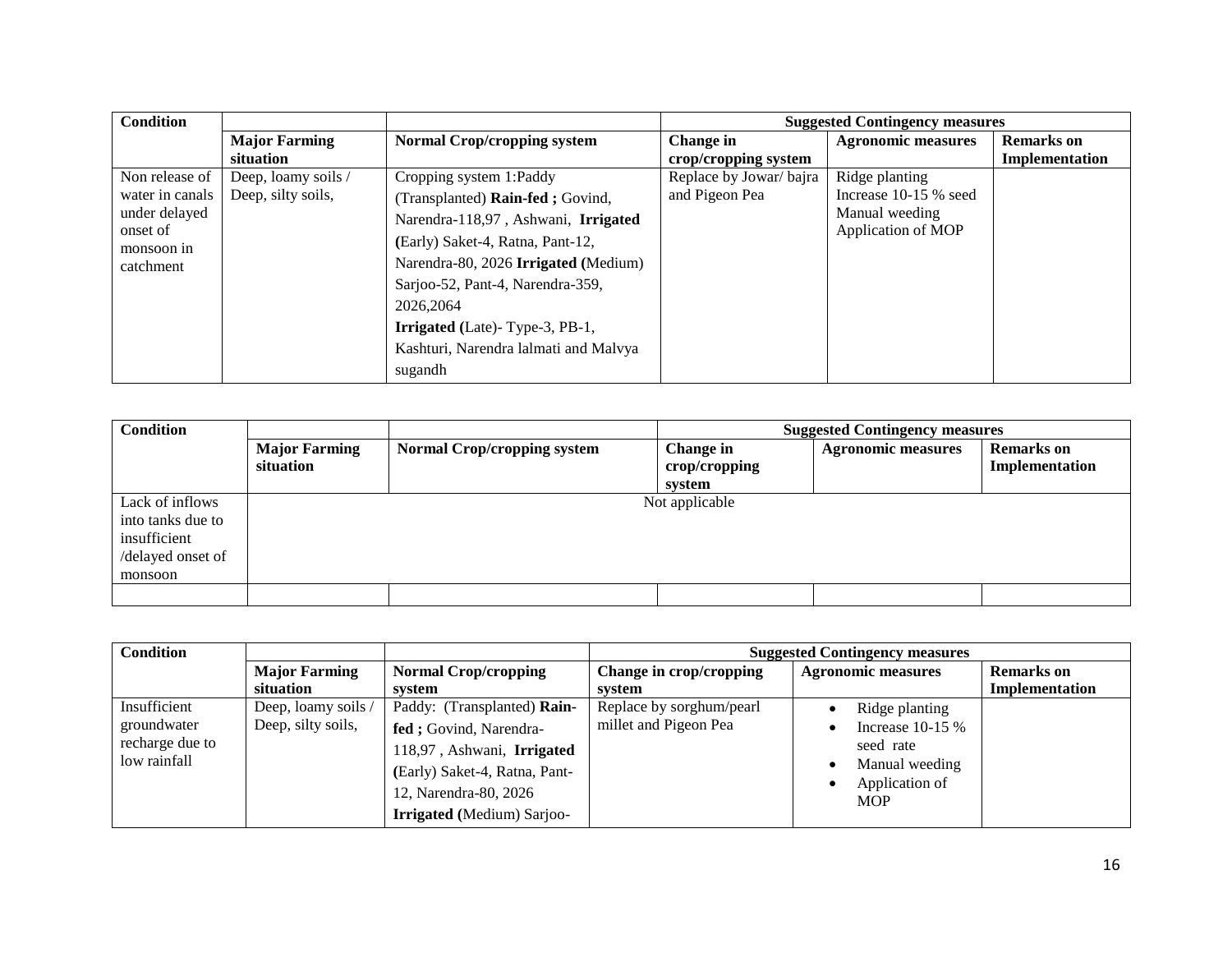| <b>Condition</b> |                      |                                 | <b>Suggested Contingency measures</b> |                           |                   |
|------------------|----------------------|---------------------------------|---------------------------------------|---------------------------|-------------------|
|                  | <b>Major Farming</b> | <b>Normal Crop/cropping</b>     | Change in crop/cropping               | <b>Agronomic measures</b> | <b>Remarks</b> on |
|                  | situation            | system                          | system                                |                           | Implementation    |
|                  |                      | 52, Pant-4, Narendra-359,       |                                       |                           |                   |
|                  |                      | 2026,2064                       |                                       |                           |                   |
|                  |                      | <b>Irrigated</b> (Late)-Type-3, |                                       |                           |                   |
|                  |                      | PB-1, Kashturi, Narendra        |                                       |                           |                   |
|                  |                      | lalmati and Malvya sugandh      |                                       |                           |                   |
|                  |                      |                                 |                                       |                           |                   |

#### **2.2 Unusual rains (untimely, un seasonal etc)**

| <b>Condition</b>                                                     |                                                                                                  | <b>Suggested contingency measure</b>                                                                                |                          |                |
|----------------------------------------------------------------------|--------------------------------------------------------------------------------------------------|---------------------------------------------------------------------------------------------------------------------|--------------------------|----------------|
| Continuous high rainfall in a short span<br>leading to water logging | <b>Vegetative stage</b>                                                                          | <b>Flowering stage</b>                                                                                              | Crop maturity stage      | Post harvest   |
| Paddy                                                                | Bunding around the field                                                                         | Bunding around the field                                                                                            | Drain out excess water   |                |
| Pearl millet                                                         |                                                                                                  |                                                                                                                     |                          | Hift the       |
| Maize                                                                |                                                                                                  | Drain out excess water from the fields                                                                              |                          | produce to     |
| Pigeon pea                                                           |                                                                                                  |                                                                                                                     |                          | safer place    |
| Urdbean                                                              |                                                                                                  |                                                                                                                     |                          |                |
| Horticulture                                                         |                                                                                                  |                                                                                                                     |                          |                |
| Heavy rainfall with high speed winds in a<br>short span <sup>2</sup> | Not applicable                                                                                   |                                                                                                                     |                          |                |
| Outbreak of pests and diseases due to un<br>seasonal rains           | Adopt need based and recommended plant protection mjeasures                                      |                                                                                                                     |                          |                |
| Paddy                                                                | Spray of Chloropyriphos 2.5<br>It./ ha.for termite and For<br>stemborer (Cartap @25 kg/<br>hac)  | Dusting of Methyl parathion @15<br>kg/ha. for Gandhi Bug and<br>Chlorothalonil $@2m1/t$ of water for<br>false smut. |                          | $\overline{a}$ |
| Maize                                                                | Spray of Chloropyriphos 2.5 lt./<br>ha. for termite and For<br>stemborer (Cartap @25 kg/<br>hac) | Spray of Validamycin @2.7 ml/lt.<br>of water solution for banded leaf<br>and sheath blight.                         | $\overline{\phantom{a}}$ |                |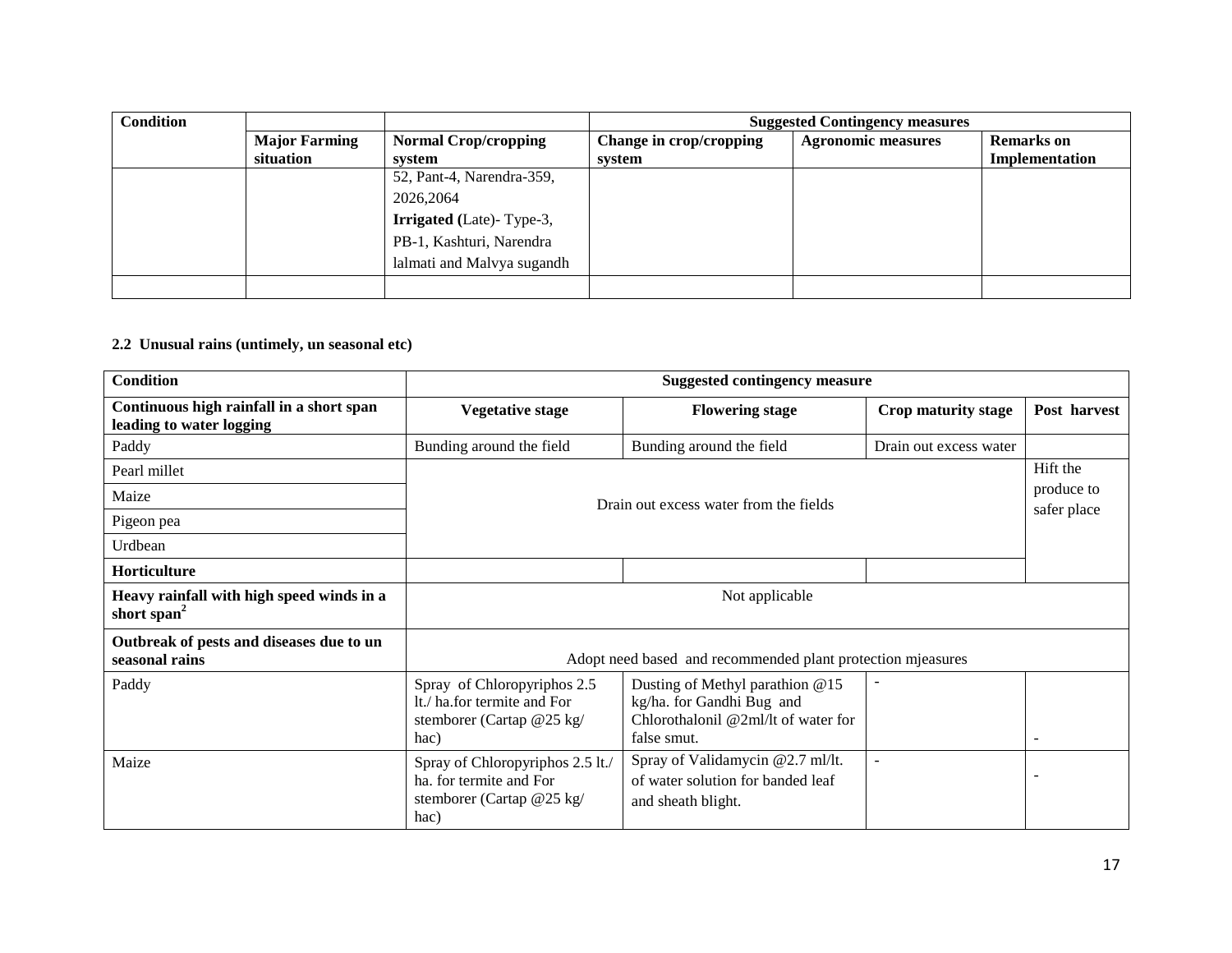| Sorghum      | Spray of Chloropyriphos 2.5 lt./<br>ha. for termite and For<br>stemborer (Cartap $@25$ kg/<br>hac) | Spray of Carbandazim $(0.05\%)+$<br>dithane $M$ 45 (0.2%) for early and<br>late leaf spots and rust. | $\overline{\phantom{0}}$ |  |
|--------------|----------------------------------------------------------------------------------------------------|------------------------------------------------------------------------------------------------------|--------------------------|--|
| Pearl millet | Spray of Chloropyriphos @3.50<br>It./ ha. for early shoot borar                                    | Spray of Mancozeb $(0.2\%)$ for rust.                                                                |                          |  |
| Pigeon pea   | Spray of Chloropyriphos 2.5 lt./<br>ha. for termite                                                | Spray of Chloropyriphos 2.5 lt./ ha<br>Or Monocrtophos @1.25lt/hac for<br>control podborar           |                          |  |

#### **2.3 Floods : Not applicable**

#### **2.4 Extreme events: Heat wave / Cold wave/Frost/ Hailstorm /Cyclone: Occasional events**

#### **2.4 Extreme events: Heat wave / Cold wave/Frost/ Hailstorm /Cyclone: Occasional events**

| <b>Extreme event type</b> | Suggested contingency measure <sup>r</sup>                      |                                                                |                           |                          |  |
|---------------------------|-----------------------------------------------------------------|----------------------------------------------------------------|---------------------------|--------------------------|--|
|                           | Seedling / nursery stage                                        | <b>Vegetative stage</b>                                        | <b>Reproductive stage</b> | At<br>harvest            |  |
| <b>Heat Wave</b>          |                                                                 |                                                                |                           |                          |  |
| Paddy                     | Drain out the ponded water if any and irrigate with fresh water |                                                                | $\overline{\phantom{a}}$  |                          |  |
| Horticulture              |                                                                 |                                                                |                           |                          |  |
| Mango                     | Frequent irrigation                                             | Frequent irrigation                                            | Frequent irrigation       | $\overline{\phantom{m}}$ |  |
| Guava                     | Frequent irrigation                                             | Frequent irrigation                                            | Frequent irrigation       |                          |  |
| Cold wave                 |                                                                 |                                                                |                           |                          |  |
| Potato                    | $\overline{\phantom{0}}$                                        | Frequent irrigation &<br>Preventive spraying of<br>fungicide   |                           |                          |  |
| Horticulture              |                                                                 |                                                                |                           |                          |  |
| Mango                     | $\overline{\phantom{a}}$                                        | Frequent irrigation                                            |                           |                          |  |
| Guava                     | $\overline{\phantom{a}}$                                        | Frequent irrigation                                            |                           |                          |  |
| Frost                     |                                                                 |                                                                |                           |                          |  |
| Potato                    | $\overline{\phantom{a}}$                                        | Frequent irrigation $&$<br>Preventive spraying of<br>fungicide |                           |                          |  |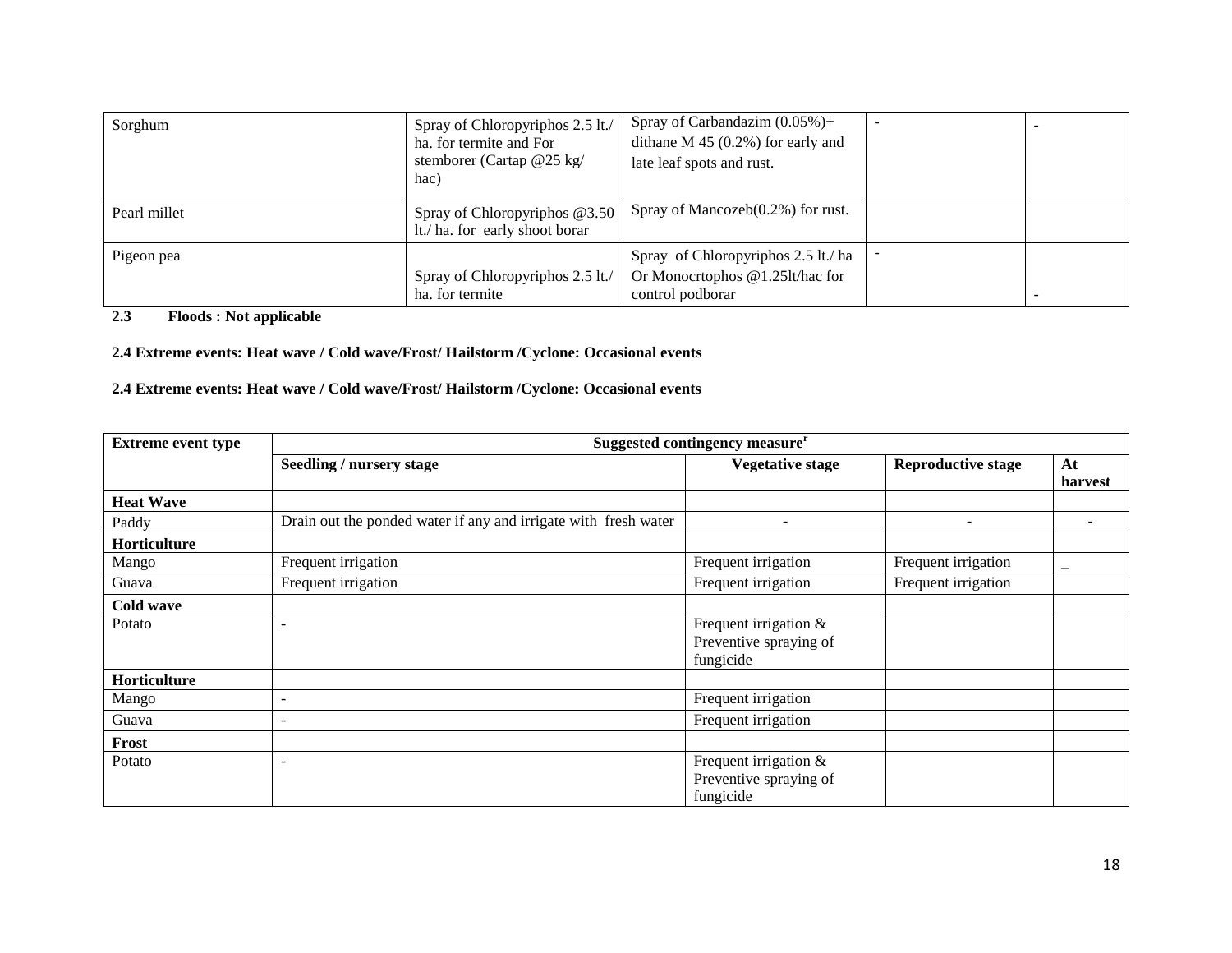# **2.5 Contingent strategies for Livestock, Poultry & Fisheries**

### **2.5.1 Livestock**

|                                        |                                                                                                                                                                                                                                                                                                                                                                                                                                                                                                                                                                                                                                                                                                                                                                                                                                                                                                                                      | <b>Suggested contingency measures</b>                                                                                                                                                                                                                                                                                                                                                                                                                                                                                                                                                                                                                                                                                                                                                                                                                                                                                                                                                                                                                                                                                                                                                                                                                                                                                                                                                                                                                         |                                                                                                                                                                                                                                                                                                                |
|----------------------------------------|--------------------------------------------------------------------------------------------------------------------------------------------------------------------------------------------------------------------------------------------------------------------------------------------------------------------------------------------------------------------------------------------------------------------------------------------------------------------------------------------------------------------------------------------------------------------------------------------------------------------------------------------------------------------------------------------------------------------------------------------------------------------------------------------------------------------------------------------------------------------------------------------------------------------------------------|---------------------------------------------------------------------------------------------------------------------------------------------------------------------------------------------------------------------------------------------------------------------------------------------------------------------------------------------------------------------------------------------------------------------------------------------------------------------------------------------------------------------------------------------------------------------------------------------------------------------------------------------------------------------------------------------------------------------------------------------------------------------------------------------------------------------------------------------------------------------------------------------------------------------------------------------------------------------------------------------------------------------------------------------------------------------------------------------------------------------------------------------------------------------------------------------------------------------------------------------------------------------------------------------------------------------------------------------------------------------------------------------------------------------------------------------------------------|----------------------------------------------------------------------------------------------------------------------------------------------------------------------------------------------------------------------------------------------------------------------------------------------------------------|
|                                        | <b>Before the event</b>                                                                                                                                                                                                                                                                                                                                                                                                                                                                                                                                                                                                                                                                                                                                                                                                                                                                                                              | During the event                                                                                                                                                                                                                                                                                                                                                                                                                                                                                                                                                                                                                                                                                                                                                                                                                                                                                                                                                                                                                                                                                                                                                                                                                                                                                                                                                                                                                                              | After the event                                                                                                                                                                                                                                                                                                |
| <b>Drought</b>                         |                                                                                                                                                                                                                                                                                                                                                                                                                                                                                                                                                                                                                                                                                                                                                                                                                                                                                                                                      |                                                                                                                                                                                                                                                                                                                                                                                                                                                                                                                                                                                                                                                                                                                                                                                                                                                                                                                                                                                                                                                                                                                                                                                                                                                                                                                                                                                                                                                               |                                                                                                                                                                                                                                                                                                                |
| Feed and<br>Fodder<br>availabil<br>ity | Top dressing of N in 2-3 split doses $@$ 20-<br>25 kg N/ha in common property resources<br>(CPRs) or private property resources<br>(PPRs) like waste and degraded lands with<br>the monsoon pattern for higher biomass<br>production<br>Promote cultivation of short duration<br>fodder crops of sorghum/bajra/maize<br>suitable to the district<br>Sowing of fodder crops like Stylo and<br>Cenchrus on bunds so as to provide fodder<br>and strengthening of bunds<br>Avoid burning of wheat and paddy straw<br>and storing as dry fodder for future use<br>Proper drying, bailing and densification of<br>harvested dry fodder for transport to the<br>needy villages<br>Complete feed preparation using red gram<br>stalks may be exploited<br>Preserving maize fodder as silage for<br>future use<br>Establishment of silvi-pastoral system in<br>CPRs with Stylosanthus hamata and<br>Cenchrus ciliaris as grass with Leucaena | Harvest and use biomass of dried up crops (Sorghum, Bajra, Maize, Rice,<br>etc) material as fodder.<br>Harvest the tree fodder (Neem, Subabul, Acasia, Pipal etc) and<br>unconventional feeds resources available and use as fodder for livestock<br>$(LS)$ .<br>Available feed and fodder should be cut from CPRs and stall fed in order<br>to reduce the energy requirements of the animals<br>In case of mild drought, the available dry fodder may be enriched with<br>urea and molasses and the productive livestock should be supplemented<br>with vitamin & minerals mixture.<br>The available silage may be used as green fodder supplement for high<br>yielders and pregnant animals<br>In case of severe drought, UMMB, hay, concentrates and vitamin $\&$<br>mineral mixture should be transported to the needy areas from the reserves<br>at the district level initially and latter stages from the near by districts. All<br>the hay should be enriched with 2% Urea molasses solution or 1%<br>common salt solution and fed to LS<br>Herd should be split and supplementation should be given only to the<br>highly productive and breeding animals<br>Provision of emergency grazing/feeding (Cow-calf camps or other special<br>arrangements to protect high productive & breeding stock)<br>Available kitchen waste should be mixed with dry fodder while feeding<br>Arrangements should be made for mobilization of small ruminants across | Green and concentrates<br>supplementation should<br>be provided to all the<br>animals.<br>Short duration fodder<br>crops of should be sown<br>in unsown and crop failed<br>areas where no further<br>routine crop sowing is not<br>possible<br>cultivation of<br>Promote<br>fodder crops during Rabi<br>season |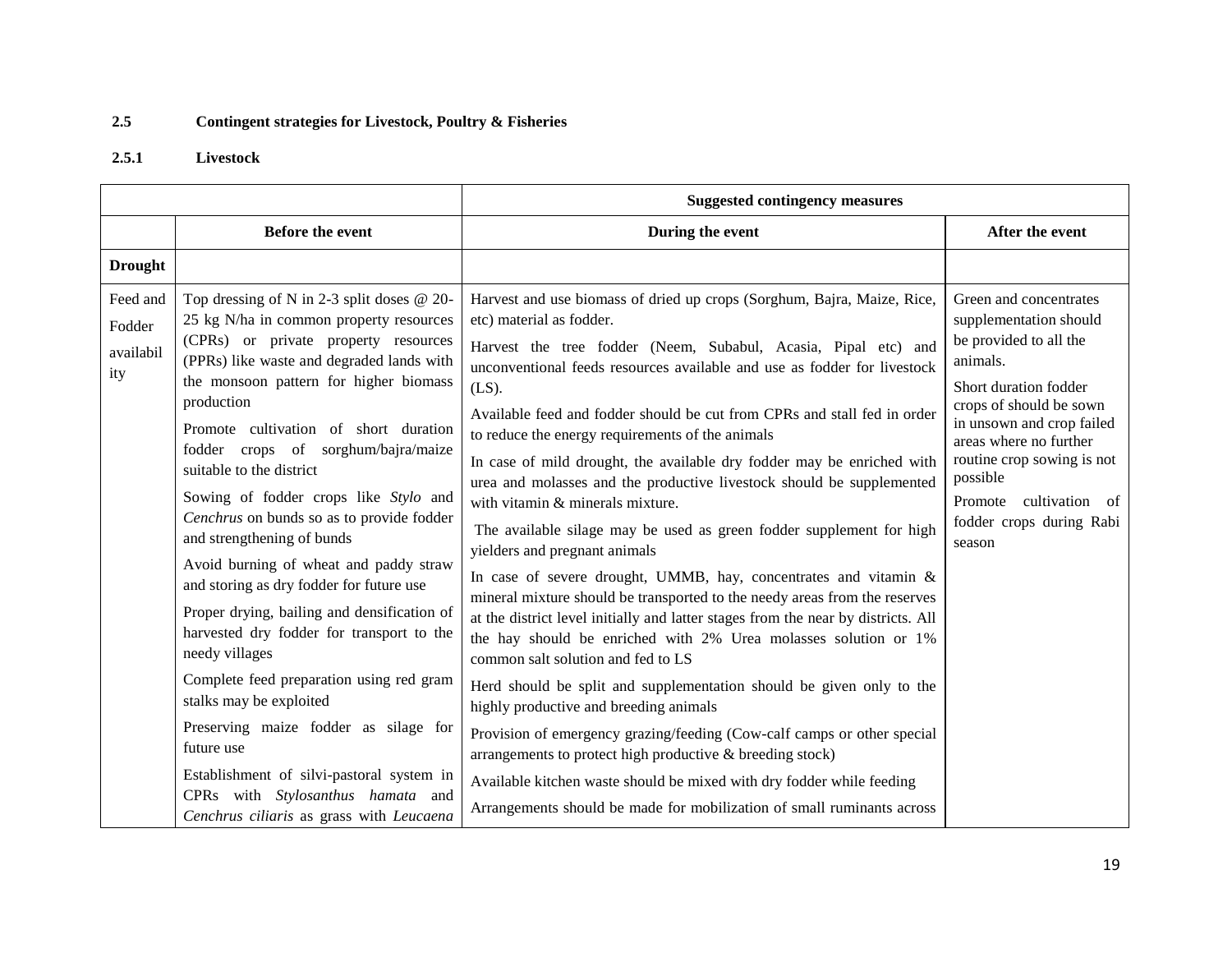|                                                          | leucocephala as tree component<br>Creation of permanent fodder, feed and<br>fodder seed banks in all drought prone<br>villages                                                                                                                                                                                                                                                                                                                                                                                                                                                                                                                | the districts where no drought exits with subsidized road/rail<br>transportation and temporary shelter provision for the shepherds<br>Unproductive livestock should to be culled during severe drought<br>Create transportation and marketing facilities for the culled and<br>unproductive animals (10000-20000 animals) in case of severe drought<br>Subsidized loans (5-10 crores) should be provided to the livestock keepers<br>for purchase of supplements, concentrate feed ingredients etc., in case of<br>severe drought                                                                                                                                                                                                                                                                                          |                                                                                                                                             |
|----------------------------------------------------------|-----------------------------------------------------------------------------------------------------------------------------------------------------------------------------------------------------------------------------------------------------------------------------------------------------------------------------------------------------------------------------------------------------------------------------------------------------------------------------------------------------------------------------------------------------------------------------------------------------------------------------------------------|----------------------------------------------------------------------------------------------------------------------------------------------------------------------------------------------------------------------------------------------------------------------------------------------------------------------------------------------------------------------------------------------------------------------------------------------------------------------------------------------------------------------------------------------------------------------------------------------------------------------------------------------------------------------------------------------------------------------------------------------------------------------------------------------------------------------------|---------------------------------------------------------------------------------------------------------------------------------------------|
| Heat &<br>Cold<br>wave                                   | In villages which are chronically prone to<br>heat waves the following permanent<br>measures are suggested<br>Plantation of trees like Neem,<br>$\mathbf{i}$<br>Pipal, Subabul around the<br>shed<br>Spreading of husk/straw/coconut<br>$\overline{11}$ )<br>leaves on the roof of the shed<br>iii) Water sprinklers / foggers in the<br>animal shed<br>iv) Application of white reflector<br>paint on the roof to reduce<br>thermal radiation effect<br>Cold wave: Covering all the wire meshed<br>walls / open area with gunny bags/<br>polyethylene sheets with a mechanism for<br>lifting during the day time and closing<br>during night | Allow the animals preferably early in the morning or late in the evening<br>for grazing during heat waves<br>Allow for grazing between 10AM to 3PM during cold waves<br>Feed green fodder/silage / concentrates during day time and roughages /<br>hay during night time in case of heat waves<br>Add 25-50 ml of edible oil in concentrates per kg and fed to the animal<br>during cold waves<br>Apply / sprinkle lime powder (5-10g per square feet) in the animal shed<br>during cold waves to neutralize ammonia accumulation<br>Put on the foggers / sprinklers during heat weaves and heaters during cold<br>waves in case of high productive animals<br>In severe cases, vitamin 'C' (5-10ml per litre) and electrolytes (Electral<br>powder @ 20g per litre) should be added in water during severe heat<br>waves. | Green and concentrates<br>supplementation should<br>be provided to all the<br>animals.<br>Allow the animals for<br>grazing (normal timings) |
| <b>Health</b><br>and<br><b>Disease</b><br>manage<br>ment | List out the endemic diseases (species<br>wise) in that district and store vaccines for<br>those diseases<br>Timely vaccination (as per enclosed<br>vaccination schedule) against all endemic                                                                                                                                                                                                                                                                                                                                                                                                                                                 | Constitution of Rapid Action Veterinary Force<br>Procurement of emergency medicines and medical kits<br>Performing ring vaccination (8 km radius) in case of any outbreak<br>Restricting movement of livestock in case of any epidemic                                                                                                                                                                                                                                                                                                                                                                                                                                                                                                                                                                                     | Conducting mass animal<br>health camps<br>Conducting fertility<br>camps<br>Mass deworming camps                                             |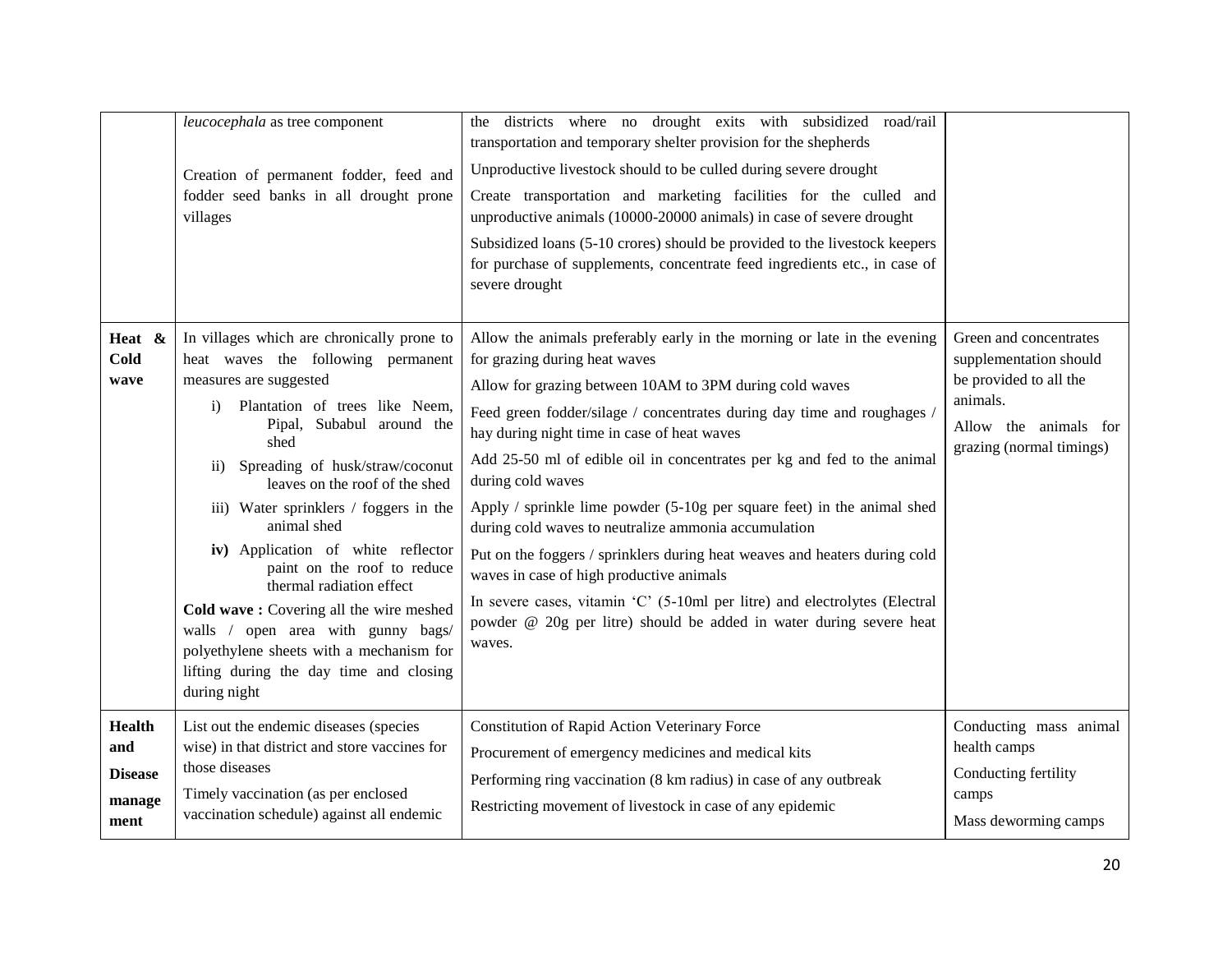|                      | diseases<br>Surveillance and disease monitoring<br>network to be established at Joint Director<br>(Animal Husbandry) office in the district                               | Rescue of sick and injured animals and their treatment                                                                           |                                                                                                                          |
|----------------------|---------------------------------------------------------------------------------------------------------------------------------------------------------------------------|----------------------------------------------------------------------------------------------------------------------------------|--------------------------------------------------------------------------------------------------------------------------|
| <b>Insuran</b><br>ce | Insurance policy for loss of production due<br>to drought may be developed<br>Encouraging insurance of livestock                                                          | Listing out the details of the dead animals and loss of production in high<br>yielders                                           | Submission for insurance<br>claim<br>availing<br>and<br>insurance benefit<br>of<br>Purchase<br>new<br>productive animals |
| Drinking<br>water    | Identification of water resources<br>Rain water harvesting and create water<br>bodies/watering points (when water is<br>scarce use only as drinking water for<br>animals) | Restrict wallowing of animals in water bodies/resources<br>Provision of wholesome clean drinking water at least 3 times in a day | drinking<br>Bleach $(0.1\%)$<br>water / water sources<br>Provide<br>drinking<br>clean<br>water                           |

# **2.5.2 Poultry**

|                                    | <b>Suggested contingency measures</b>                                                                             |                                                                                                                                                         |                                                        |  |
|------------------------------------|-------------------------------------------------------------------------------------------------------------------|---------------------------------------------------------------------------------------------------------------------------------------------------------|--------------------------------------------------------|--|
|                                    | Before the event <sup>a</sup>                                                                                     | During the event                                                                                                                                        | After the event                                        |  |
| <b>Drought</b>                     |                                                                                                                   |                                                                                                                                                         |                                                        |  |
| Shortage of<br>feed<br>ingredients | Storing of house hold grain like maize,<br>broken rice, bajra etc, in to use as feed in<br>case of severe drought | Supplementation only for productive birds with house<br>hold grain<br>Supplementation of shell grit (calcium) for laying birds<br>Culling of weak birds | all<br>Supplementation<br>to<br>survived birds         |  |
| Drinking water                     | Rain water harvesting                                                                                             | Sanitation of drinking water                                                                                                                            | Give sufficient water as per<br>the bird's requirement |  |